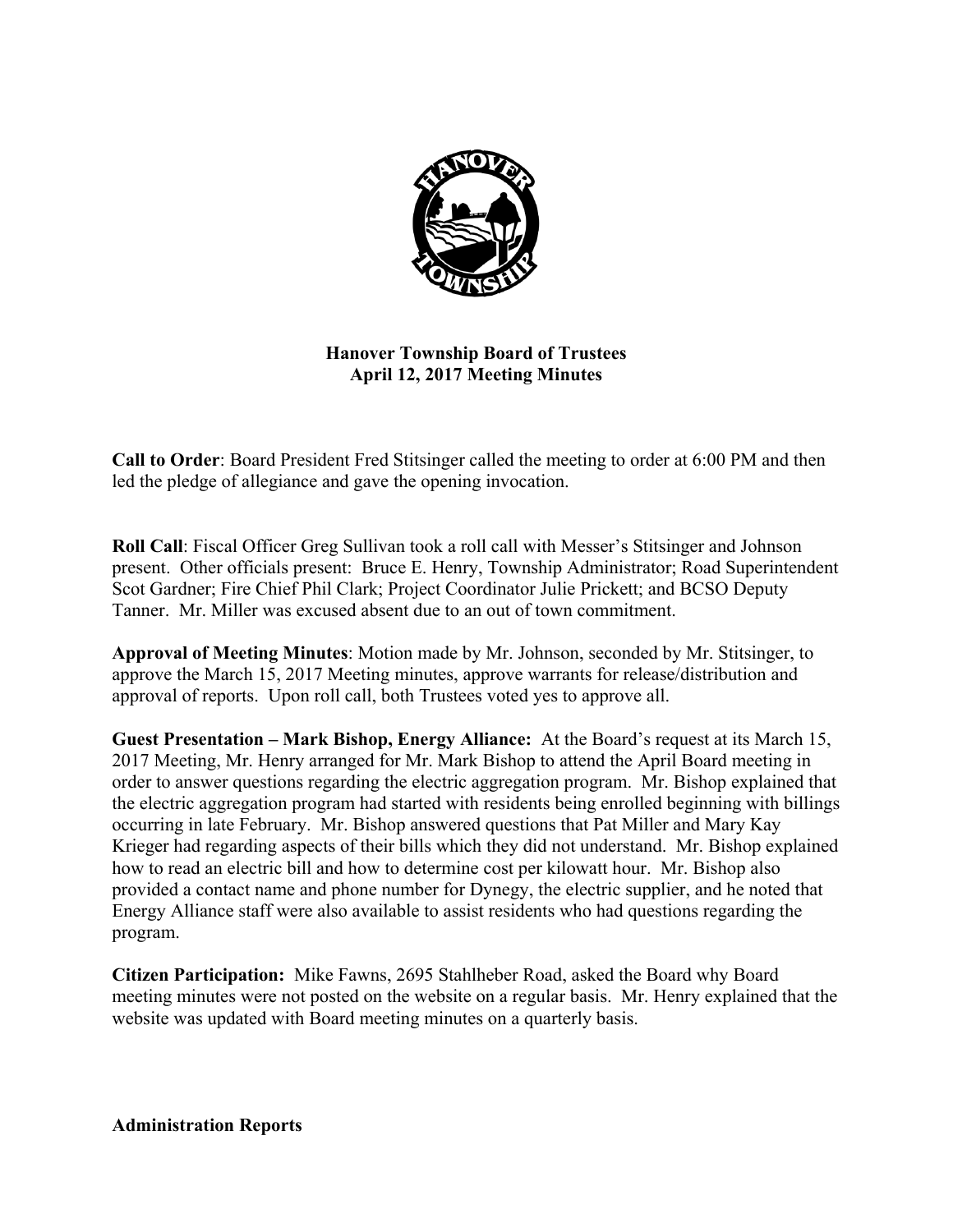*Law Enforcement*: Deputy Tanner gave the following report for the month of March 2017:

# **Butler County Sheriff's Office District #6 Hanover Township Contract Cars Monthly Report for March 2017\*\***

| <b>Activity Area</b>                                          | <b>Month Totals*</b> | YTD            |
|---------------------------------------------------------------|----------------------|----------------|
| Dispatched Calls: 142<br>٠<br>Felony Reports: 01<br>$\bullet$ |                      | 499<br>$\tau$  |
| Misdemeanor Reports: 06<br>$\bullet$                          |                      | 26             |
| Non-Injury Crash: 02                                          |                      | 13             |
| Injury Crash: 02<br>$\bullet$                                 |                      | 13             |
|                                                               |                      | .60            |
| Assists/Back Up: 16<br>٠                                      |                      | 56             |
| Felony Arrests: 00<br>$\bullet$                               |                      | 01             |
| Misdemeanor Arrests: 00                                       |                      | 09             |
| <b>OMVI</b> Arrests: 00                                       |                      | 00             |
|                                                               |                      | .10            |
| Traffic Stops: 04<br>$\bullet$                                |                      | 33             |
| Moving Citations:06<br>$\bullet$                              |                      | 47             |
| <b>Warning Citations: 03</b>                                  |                      | 12             |
| FIR Cards: 0                                                  |                      | 00             |
| Civil Papers Served: 0<br>$\bullet$                           |                      | 0 <sub>0</sub> |
| <b>Business Alarms: 3</b><br>$\bullet$                        |                      | 07             |
| <b>Residential Alarms: 08</b><br>$\bullet$                    |                      | 18             |
| Special Details: 11                                           |                      | 35             |
| COPS Times: 5,000 (Min.)                                      |                      | 15,000         |
| Vacation Checks: 16                                           |                      | 63             |

\*\*\*\*\*\*\*\*\*\*\*\*\*\*\*\*\*\*\*\*\*\*\*\*\*\*\*\*\*\*\*\*\*\*\*\*\*\*\*\*\*\*\*\*\*\*\*\*\*\*\*\*\*\*\*\*\*\*\*\*\*\*\*\*\*\*\*\*\*\*\*\*\* Reporting: Deputy Tanner and Deputy Mayer/by BEH.

\*\* Deputy Mayer had 5 training days and one week off for vacation.

*Fire/EMS*: Chief Clark presented the following report for the month of March 2017:

# **Hanover Township Fire Department Monthly Report for March - Phil Clark Fire Chief**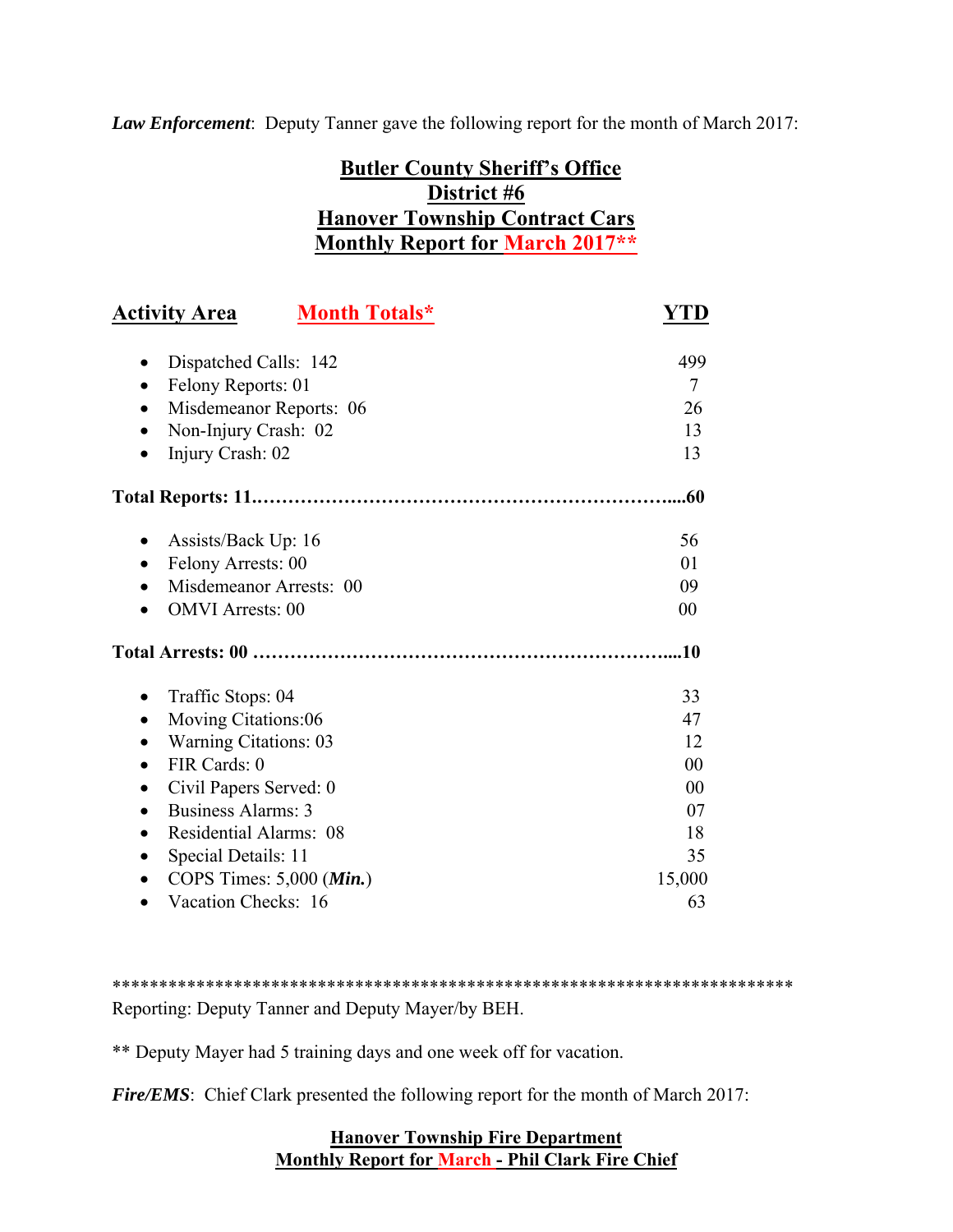# **(Presented in March 2017)**

Run and detail activity for the Fire and EMS operations are reflected in the following numbers:

|                                                     |     | <b>Month</b>                                    | <b>YTD</b> |
|-----------------------------------------------------|-----|-------------------------------------------------|------------|
| <b>Emergency Medical Operations/Squad Runs:</b>     |     | 46                                              | 145        |
| Motor Vehicle Accidents:<br>$\bullet$               |     | 06                                              | 22         |
| Fire Runs:<br>$\bullet$                             |     | 09                                              | 24         |
| Fire Inspections:<br>$\bullet$                      |     | 01                                              | 07         |
| <b>Knox Box Details</b>                             |     | 00                                              |            |
| Other                                               |     | 00                                              |            |
| Total for the month:                                |     | <b>62 Runs/Operations</b><br>(61 Fire/EMS Runs) |            |
| <b>Total Year 2017: 195 Runs/Operations</b>         |     | (March 2016: 59                                 |            |
| <b>Runs/Operations)</b><br>------------------------ |     |                                                 |            |
| Total for 2016                                      | 705 |                                                 |            |
| Total for 2015                                      | 733 |                                                 |            |
| Total for 2014                                      | 809 | 5 year average: 738                             |            |
| Total for 2013                                      | 750 | 11 Year Average: 702                            |            |
| Total for 2012                                      | 693 |                                                 |            |
| Total for 2011                                      | 719 |                                                 |            |
| Total for 2010                                      | 748 |                                                 |            |
| Total for 2009                                      | 676 |                                                 |            |
| Total for 2008:                                     | 669 |                                                 |            |
| Total for 2007:                                     | 717 |                                                 |            |
| Total for 2006:                                     | 505 |                                                 |            |

*Road/Cemetery*: Road Superintendent Scot Gardner presented the following report for the month of March 2017:

### **SUPERINTENDENT'S REPORTS (April 12, 2017)**

Millville Cemetery Operations Report March 1 through March 31, 2017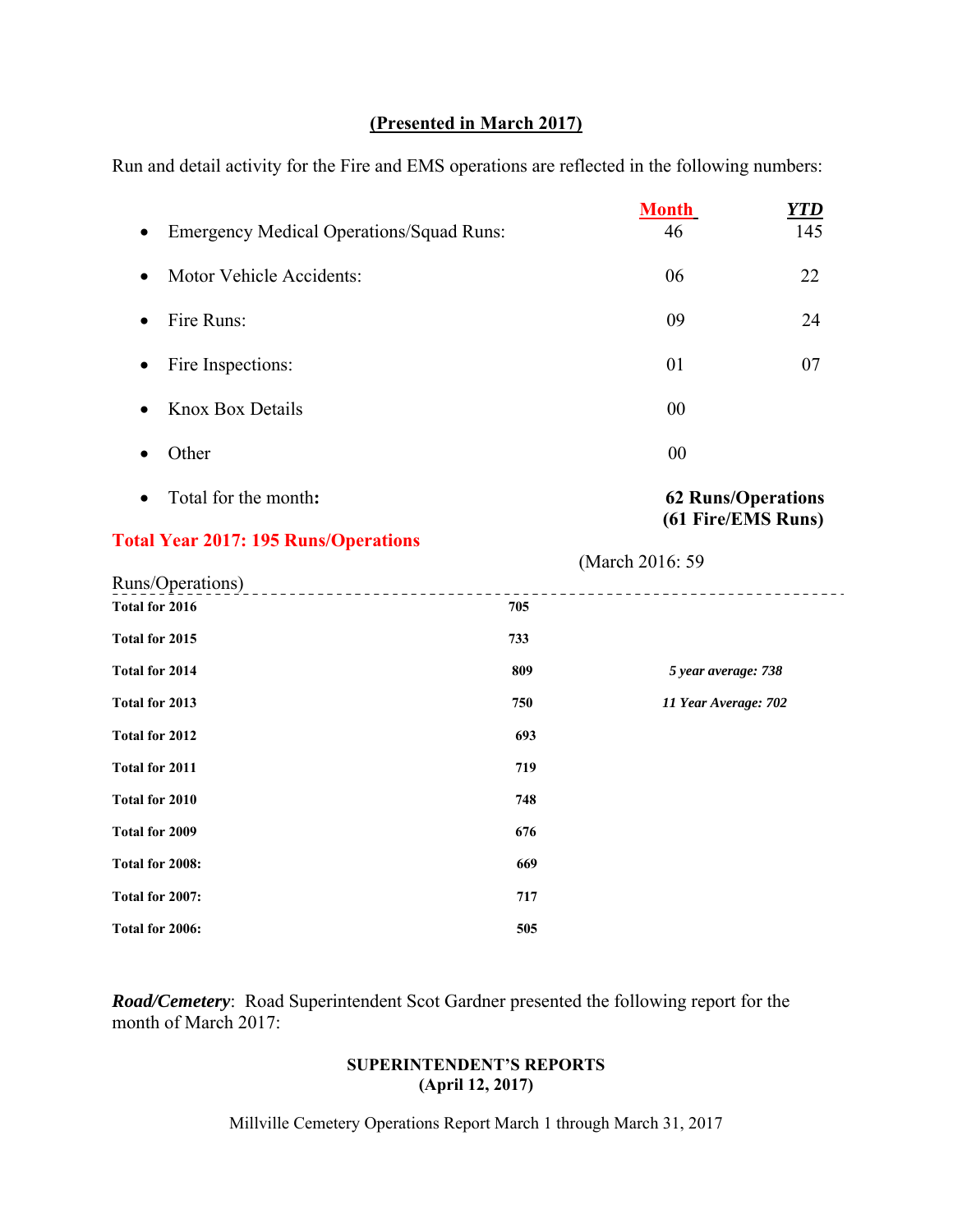| 2 Graves sold to Township residents ( $\omega$ \$610)----------\$ 1,220.00 |  |
|----------------------------------------------------------------------------|--|
|                                                                            |  |
|                                                                            |  |
|                                                                            |  |
|                                                                            |  |
|                                                                            |  |
| Foundation and Marker installation fees-------------------\$ 1,630.80      |  |
|                                                                            |  |
|                                                                            |  |

Other Cemetery activities:

- 1. Fixed graves and sink holes
- 2. Cleaned the office and garage

#### **Road, Streets and Park (Scot Gardner)**

- 1. Checked roads for storm damage on March 1.
- 2. Cut a tree hanging out on the road on Hogue.
- 3. Plowed off gravel washed into the roadway on the dead-end of Darrtown and Krucker Roads.
- 4. Cut down a tree and cleaned up debris in the Minton Road Cemetery.
- 5. Finished road sign replacement.
- 6. Placed gravel on Pearle Lane.
- 7. Cut a tree hanging in the road on Morman Road.
- 8. Picked up garbage dumped on Morman Road.
- 9. Hauled off scrap Road signs and posts to Hamilton scrap processors.
- 10. Hauled 10 used tires to Rumpke scrap tire recycling.
- 11. Picked up a deer carcass on Cochran Road and a skunk on Millville Avenue.
- 12. Made a catch basin grate for a box on Four Mile.
- 13. Cut off stumps in the ditch on Stahlheber Road.
- 14. Performed ditching on Huston Road and Morman Road.
- 15. Got out all the generators, changed the fuel and ran them.
- 16. Performed cold patch on the berm on Santa Maria, Nichols and Hussey Roads.
- 17. Replaced burned out lights at the Firehouse.
- 18. Cut down and cleaned up debris from thirty dead trees on Morman Road.
- 19. Worked on a drainage issue in the Playground.
- 20. Performed monthly truck, park, and storm water inspections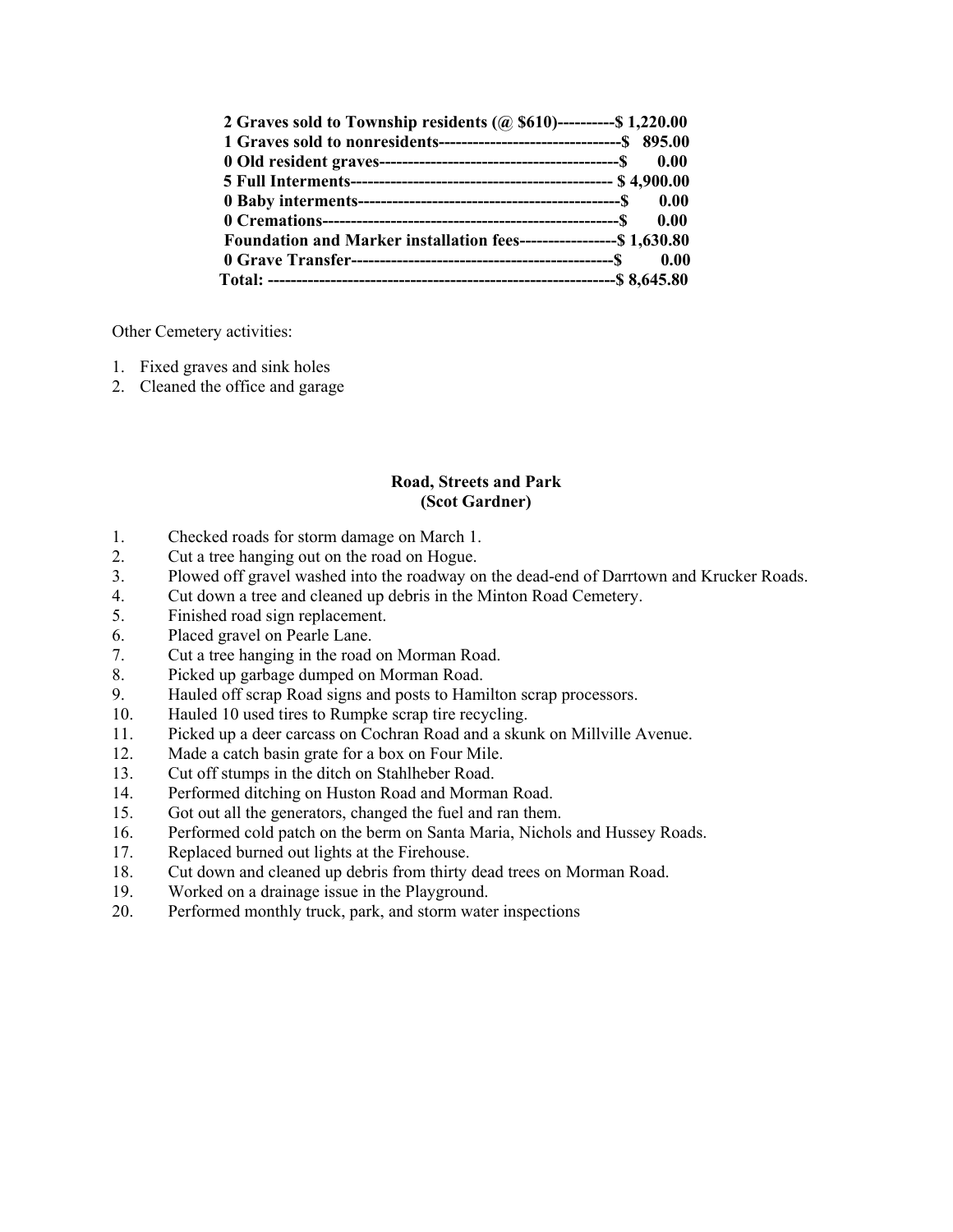# *Administrator's Report (Financials and Personnel Issues)*

Mr. Henry presented the following report to the Board:

#### **Administrator March Summary Report (April 2017)**

- **Fire/EMS Run Data:** Dispatch Log information for March 2017. Prepared summary overview of data.
- **Fire Department:** Prepared information for Fire Department Background checks, physical testing and hiring documents.
- **Personnel**: Slightly revised job application forms; tracked new submissions for the Fire Department. Held discussions with staff regarding various personnel issues. Sent out revised Rules of Conduct to each department.
- **BWC Safety Grant**: Provided follow up to BWC on Fire Department Safety grant. Secured final approval, awaiting check.
- **BWC and Care Works:** Worked with BWC and Care Works in reference to claim associated with Clint Nigg's injury in January 2017.
- **Facility Rentals**: Prepared new checklist form for room rental post event clean up issues. Revised contract documents.
- **Grants:** Followed up on grant issues with BWC, ODNR, BREC and Community Development Block Grant awards.
- **Nuisance Properties:** Continued follow up with the Community Development Department of Butler County to secure grant funds to tear down the structure at 2001 Hamilton Richmond Road.
- **Board, Financial Reports and Payroll Reports**: Obtained data from the Fiscal Officer and prepared Township funds analysis for the monthly Board meeting. Prepared Trustee packets. Prepared numerous contracts and permits for facility rentals. Worked with Ms. Prickett on payroll issues and time sheets for staff.
- **Electric Aggregation:** Held conversations with Energy Alliance and Dynegy regarding contract for residential electric rates. Talked with a number of residents about the process and their particular electric bill.
- **Park and Land Use Committees:** Prepared documents for the committee meetings. The Park Committee met on March 28th.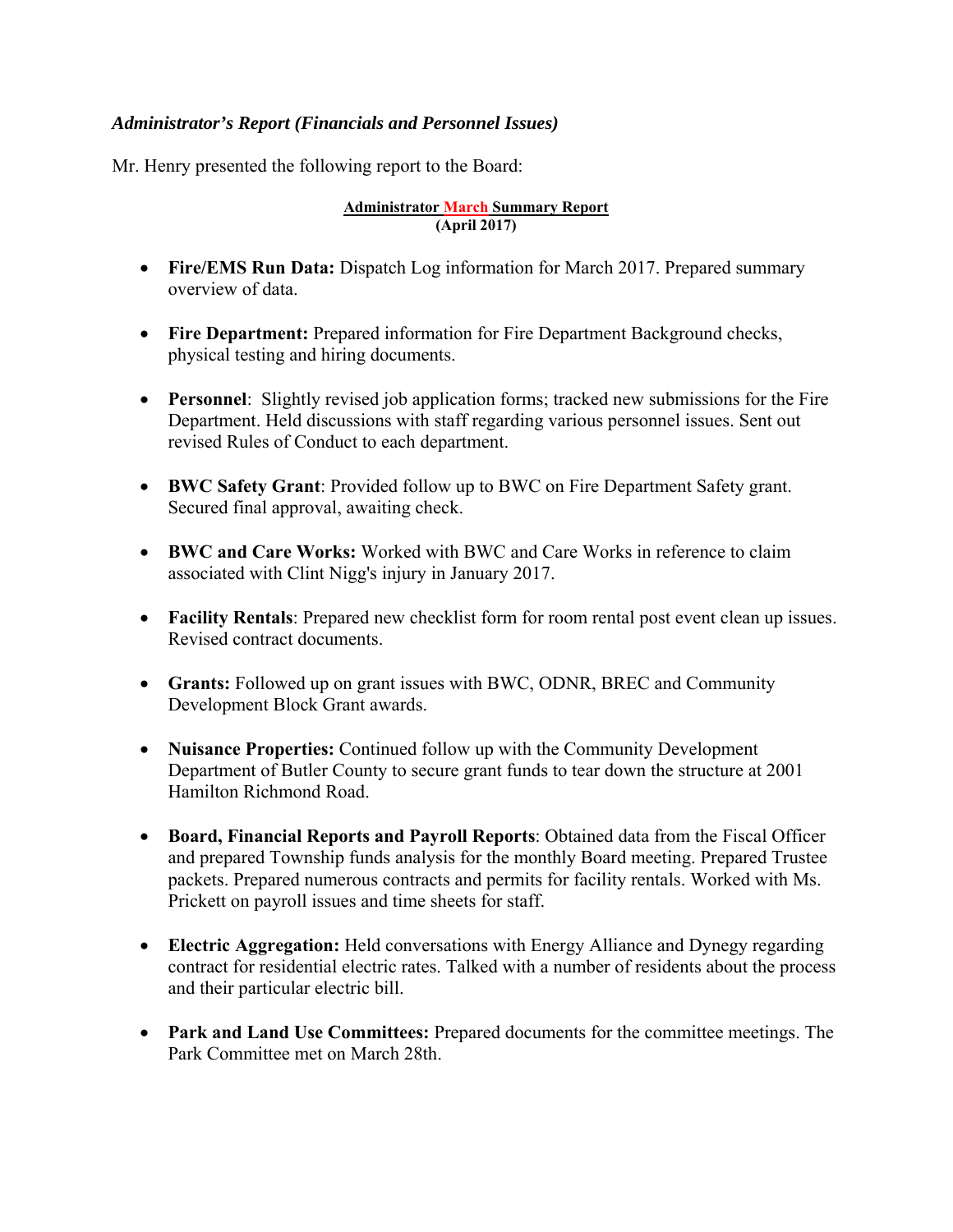# **Personnel Actions and Other Items of Note**

### *Appointment of new personnel and Personnel actions:*

# *Fire Department:*

*Procedures and Testing Fire Department PT Hiring procedures established. Job Ads posted. Polygraph and Physical testing set up for PT applicants.* 

*Hire/Appoint:* \*Blake Olson Oxford, Ohio 45056 as FF/EMT-A; range \$13.50 to 14.50/Hr TBD \*Robert Hughes Hamilton, Ohio 45013 as FF/EMT-P; range \$15.00 to \$16.50 TBD  *\**Nicholas F. Bomske 3619 Old Red Band Road Cincinnati, Ohio 45227 FF/EMT-P (Shift Duty PT Range \$15.00 to \$16.50) *(\*Final appointment subject to Physical results and polygraph.)* 

Evan North, 3102Stahlheber Road Hamilton, Ohio FF/EMT-B Volunteer Status

*Resigned:* Lt. Steve Locke resigned March 22, 2017; Mike Fawns, Lt. resigned March 30, 2017; Joe Perkins resigned April 1, 2017; Dalton Helton resigned April 1, 2017; Zach Rogers resigned April 1, 2017.

### *Road Department and Cemetery:*

*Samuel Smith currently PT was promoted to full time effective April3rd at \$17.00 per hour. As per Pay Plan, Brian Coffey and Joe Jenkins both PT, base pay adjustment up to 3.2% effective April 10, 2017* 

### *Other General Actions Non-Personnel Related: (Still in Progress)*

**Studying ways to secure records** properly and find space as the Township storage is limited at this time. Also still have to finish new formatting of approved Records Retention Schedule to be presented to the state.

**Capital Planning:** As reviewed with the Board, working on guidelines for preparation of a 5 year Capital Plan for the Township. Five major requests by department have been submitted. A special meeting is needed to review the list and make decisions in light of budgetary constraints during the first half of 2017.

**For the Road Department**: Examining Master Lease Purchase agreements and rates to possibly purchase replacement truck or tractor. Spoke with Scot Bressler at BCEO for specs and conferred with Scot Gardner.

Specs have been acquired and meeting held with a manufacturer.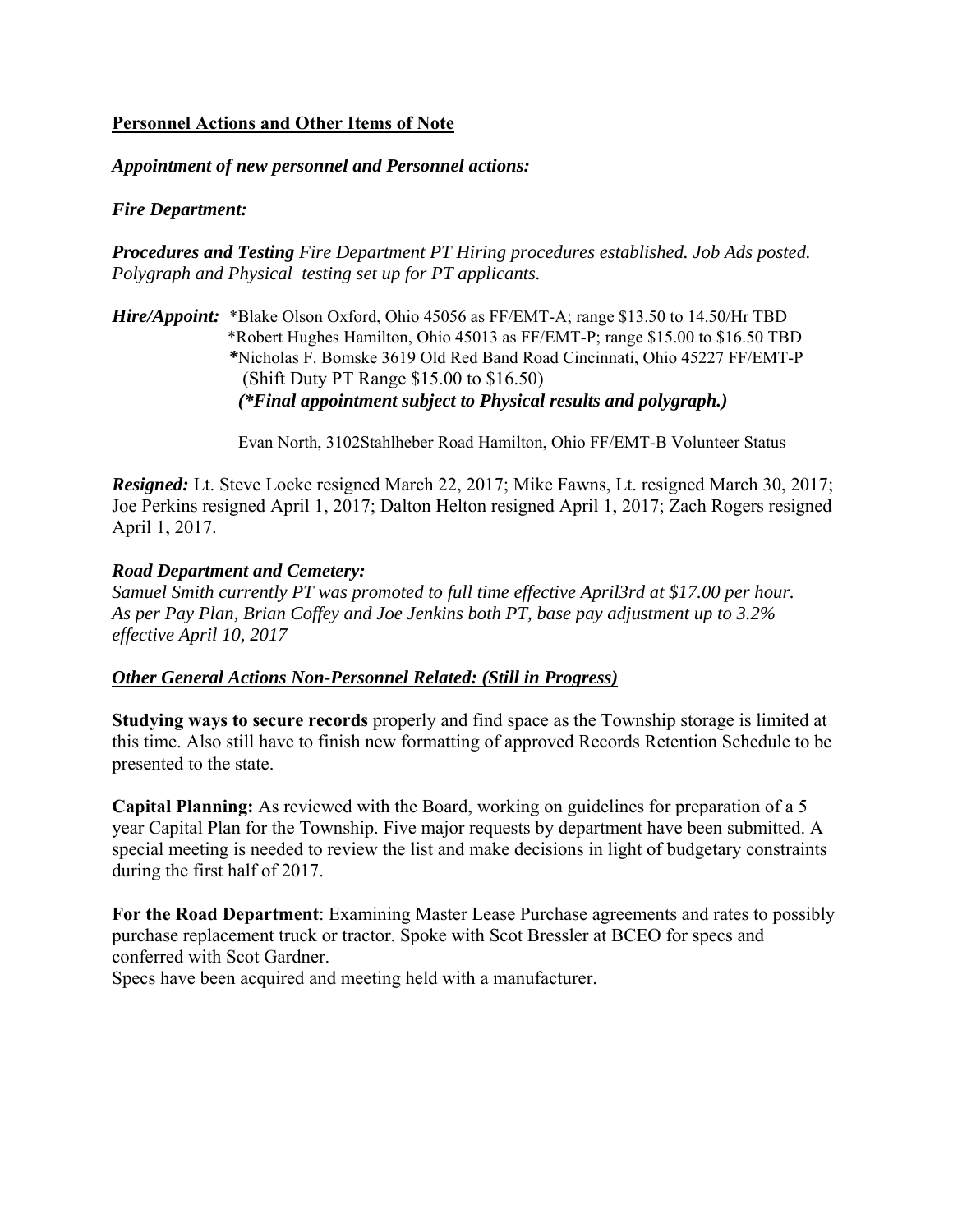#### **Of Note- Budget Information for March 31, 2017**

**Cash Balance as of March 31, 2017: \$900,176.59** 

**1) Total Expenditures all funds for March 2017**: \$183,226.11 / **Revenue:** \$118,533.29

**2) Total General Fund cash on hand March 2017: \$**350,561.50 (39.43%) of Total funds

**3) Total Fire/EMS Fund cash on hand March 2017**: \$180,982.24 (20.11%) of Total funds

#### **4)** *Monthly Revenue and Expenditure Reports by fund are attached to this report.*

#### *History of Cash Balances*

Jan-Cash Balance: \$1,380,611.21 Feb-Cash Balance: \$1,331,175.05 Mar-Cash Balance: \$1,259,054.92 April-Cash Balance: \$1,546,929.78 May-Cash Balance: \$1,524,373.14 June-Cash Balance: \$1,506,977.71 July-Cash Balance:  $$1,517,738.15$ Aug-Cash Balance: \$1,286,101.15 Sept-Cash Balance: \$1,533,842.91 Oct- Cash Balance: \$1,444,676.89 Nov- Cash Balance: \$1,384,569.72 **Dec-Cash Balance: \$1,324,682.90** 

#### **Fiscal Year 2016** Fiscal Year 2016

 **Jan- Cash Balance: \$1,086,880.70 Feb- Cash Balance: \$975,051.11 Mar- Cash Balance: \$929,271.02 Apr- Cash Balance: \$1,259,751.18 May- Cash Balance: \$1,256,517.69 June- Cash Balance: \$1,231,659.27 July- Cash Balance: \$1,136,203.94 Aug- Cash Balance: \$1,088,071.02 Sept- Cash Balance: \$1,231,337.97 Oct- Cash Balance: \$1,199,176.98 Nov- Cash Balance: \$1,083,268.01 Dec- Cash Balance: \$1,046,996.51** 

#### **Fiscal Year 2014 Fiscal Year 2015**

| Jan:  | \$1,148,374.71 |
|-------|----------------|
| Feb:  | \$1,158,413.75 |
| Mar:  | \$1,551,667.37 |
| Apr:  | \$1,458,584.04 |
| Mav:  | \$1,477,662.73 |
| June: | \$1,393,267.44 |
| July: | \$1,332,264.37 |
| Aug:  | \$1,125,949.35 |
| Sept: | \$1,449,880.79 |
| Oct:  | \$1,362,945.99 |
| Nov:  | \$1,194,472.00 |
| Dec:  | \$1,093,559.61 |
|       |                |

| Jan: | \$888,346.09 |
|------|--------------|
| Feb: | \$902,459.77 |
| Mar: | \$900,176.59 |

**General Notes: The Fiscal Officer and Administrator are very concerned about the ongoing significant negative impact of property devaluations and state cuts have had on the budget/revenues as discussed in previous Board briefings and reports. Plans are underway to make any necessary adjustments for fire operations until levy revenues are received the first half of 2017. Other areas such as road related issues and General Fund problems continue to exist and will need attention as previously discussed. The Tax Budget filed in July 2016 had some significant reductions. Tax revenue is not rebounding and consideration of an operating levy or other related levy in 2017 is critical to the Township well being.**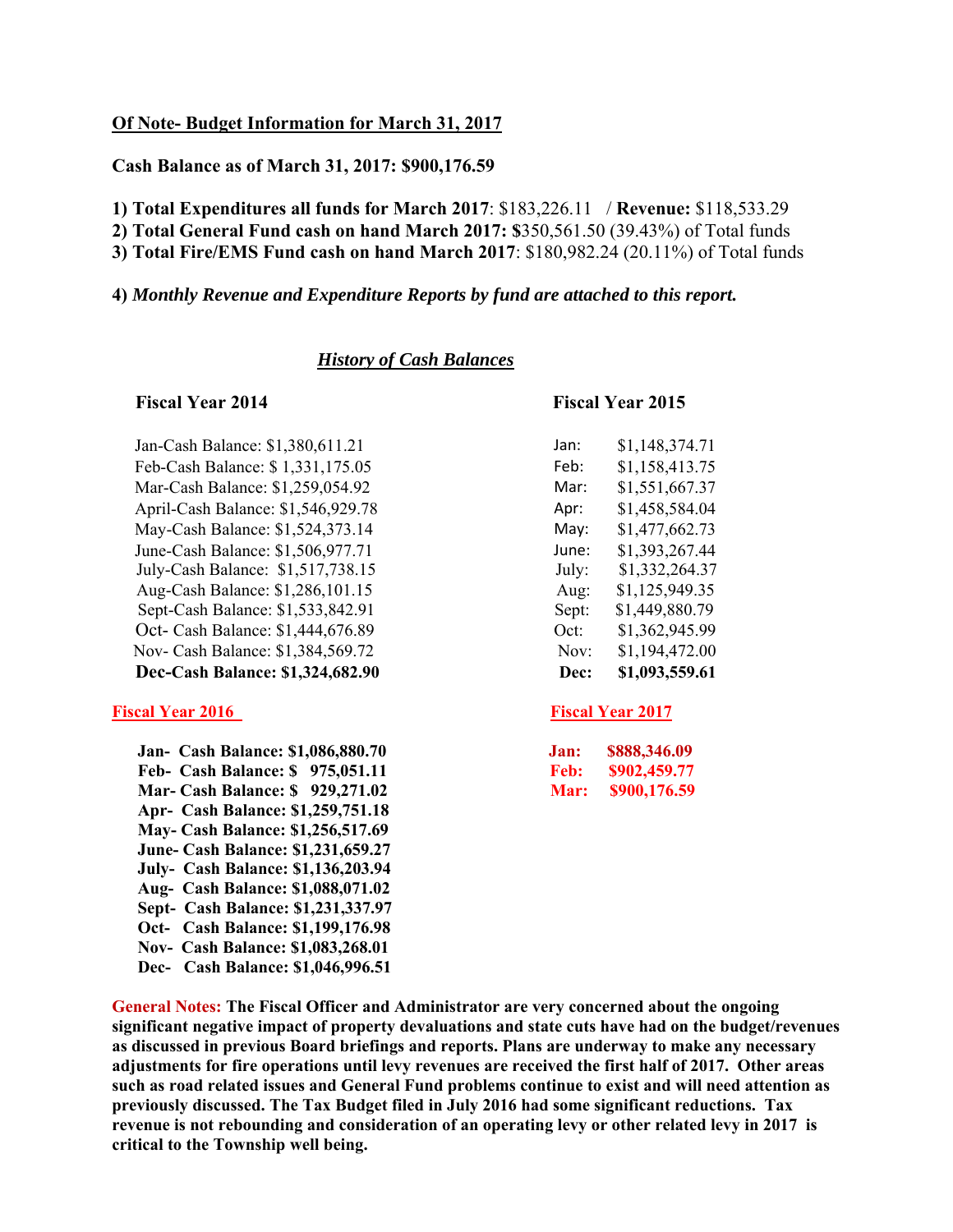**January 2017: Although expenses were held to essential items in 2016 and the total expenditures for 2016 were below 2015 expenditures showing a reduction of \$52,554.69, the General Fund revenues continue to shrink. The Township cannot continue to provide existing service levels through the General Fund as revenues continue to decrease.** 

Mr. Henry also distributed revenue and expenditure reports. Mr. Henry noted cash flow for the General Fund was lower than any balances during the past four years. Mr. Henry also noted that for the first part of FY2017 the Township had been operating on carry-over funds. Mr. Sullivan explained that the County was processing the tax settlement and the Township should receive funds for the first half of the fiscal year sometime during the following week.

# *Old Business*

*March 2017 Fire/EMS Run Data Summary:* Mr. Henry provided the run data summary for the month of March and noted the average response time was 7.94 minutes. The busiest day was Friday and first shift was the busiest shift.

*Motion – Accept BREC Community Connections Grant Awards:* Mr. Henry reported that Hanover Township applied for two grants for a special ladder for the Road and Cemetery Operations and for security cameras for the Fire Department in February 2017. The Township has received grant award notices for both but at reduced amounts. The full requests were not awarded but \$160.00 was granted for the Road Department ladder and \$1000.00 was granted for security cameras for the Fire Station. For tracking and audit purposes, Mr. Henry requested a motion to accept the grant funds. **Motion**: Moved by Mr. Johnson, seconded by Mr. Stitsinger, to accept \$160.00 for a specialized ladder and \$1000.00 for the Fire Department security system from the Butler Rural Electric Cooperative Community Connections program as well as authorize expenditures associated therewith. After discussion, a roll call vote was taken with both Trustees voting yes.

*Motion – Accept BWC Safety Grant Notification:* Mr. Henry explained that Hanover Township is eligible to apply for safety intervention related grants through Ohio BWC. This year within this fund the Township was eligible to receive \$11,155.56 which was applied for and approved. This money will be matched with local funds to purchase another power loader cot for EMS operations. The process includes obtaining quotes but no purchase takes place until BWC approves and cuts a check. To facilitate the process, the Township Administrator requested a motion approving the acceptance of the grant award and authorizing the purchase from Stryker EMS Equipment along with installation by Vogelpohl at a total cost of \$42,758.98 minus the grant of \$11,155.56.

A **motion** was made by Mr. Johnson to accept the grant award from the Ohio Bureau of Workers' Compensation for audit purposes and to authorize the Township Administrator to execute all documents on behalf of the Fire Department for the automated lifting cot contingent

upon compliance with all Ohio BWC requirements. The motion was seconded by Mr. Stitsinger. After discussion, a roll call vote was taken with both Trustees voting yes.

*Update – 2001 Hamilton Richmond Road Nuisance:* Mr. Henry explained that the Township has been working with the owners of 2001 Hamilton Richmond Road (a burned up property that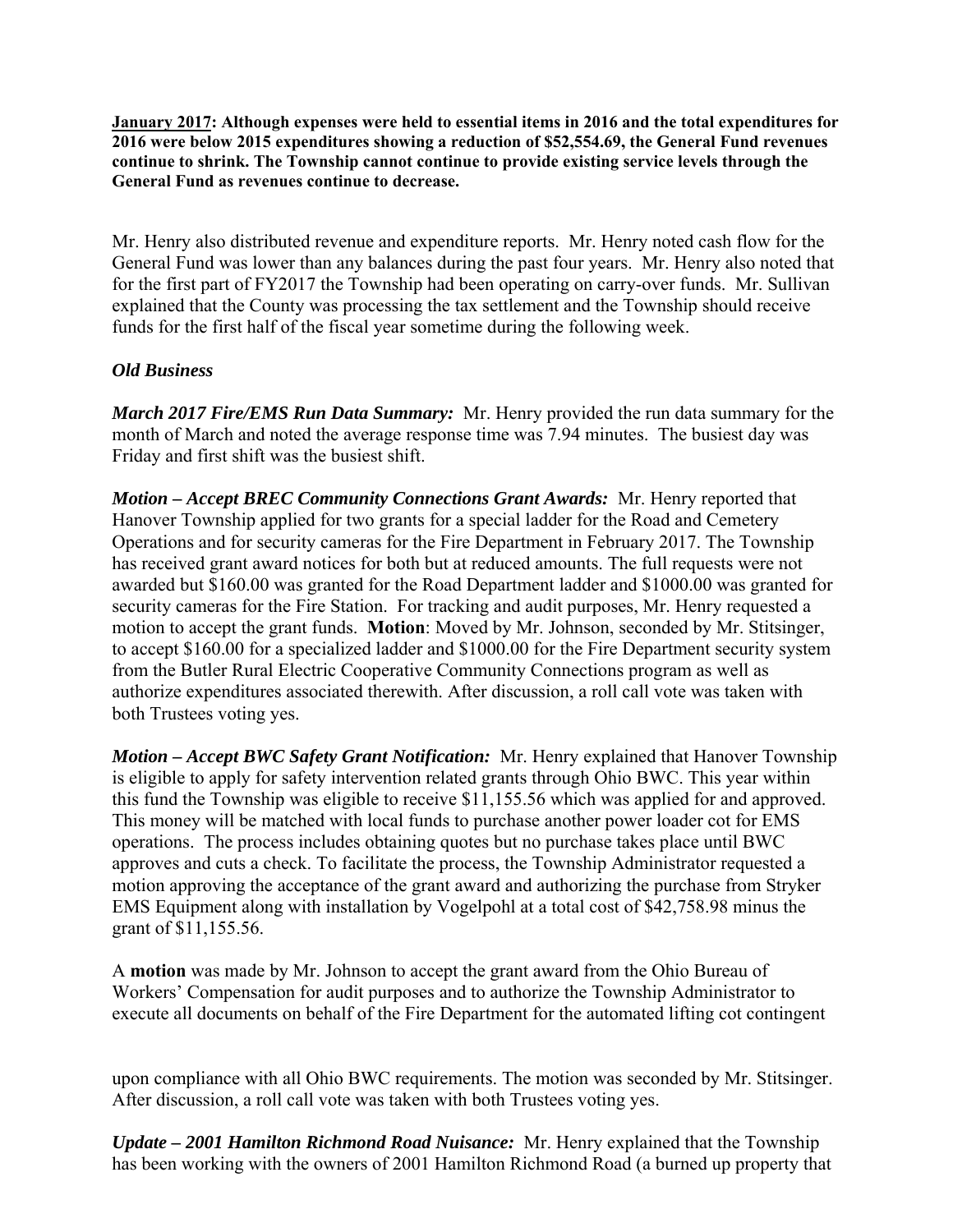is condemned) and the Butler County Community Development Department to obtain a demolition grant to clear the site. This week Desmond Maaytah of the Community Development Department is meeting with the owners to get the paperwork and agreement signed. It is hoped there will be no snag and this property can be cleared in the next 120 days.

*Update – En Charge Software:* Mr. Henry explained that pursuant to the motion passed last month by the Board, Jennifer Mason, Greg Sullivan and the Administrator have been working with EF Recovery, Medicount Management and members of the Fire Department to work out issues with billing reimbursements, to examine contract documents for the proposed En Charge Software and to examine budget issues associated therewith. Mr. Henry noted that the Township has not received an answer as to why the Township's existing program doesn't work as it should and why it does work for the Fairfield Township Fire Department. Conference calls and follow up by Jennifer Mason with EF Recovery and Medicount Management seems to make it clear that EF Recovery cannot produce the necessary results and have not fulfilled their contractual obligations to the Fire Department. The existing Zoll software can be used to keep the Fire Reporting aspects successfully operating which addresses the concerns of Captain Wyatt expressed at the last Board meeting. Greg Sullivan is working on getting the exact numbers for En Charge and conversion costs, Jennifer Mason is following up on entering the reports herself so the Township can be reimbursed and Mr. Henry is working with legal counsel on the contractual terms in the En Charge (Emergency Networking Agreement). If these issues can be successfully resolved shortly it appears the En Charge software can be purchased through the agreement under review.

Mr. Henry also provided a chart to the Board which illustrated comparative costs for the existing program and the proposed new program.

*Other Old Business:* There was no Other Old Business.

### *New Business:*

*Resolution No. 25-17 – Readopt Resolution of Necessity (updated):* Mr. Henry explained this resolution had been passed in January; however, the wrong paperwork was sent to the Auditor's Office. Consequently, Mary Ann Nardiello was requiring the Board pass the legislation again. Passage of this resolution is the next step in the process to get the levy issue on the November 2017 ballot. Mr. Stitsinger made a **motion** to adopt Resolution No. 25-17, which was seconded by Mr. Johnson. Upon roll call, both Trustees voted yes.

# **RESOLUTION NO. 25-17**

# **RESOLUTION OF THE BOARD OF TOWNSHIP TRUSTEES OF HANOVER TOWNSHIP, BUTLER COUNTY, OHIO, DECLARING THE NECESSITY FOR LEVY OF A TAX**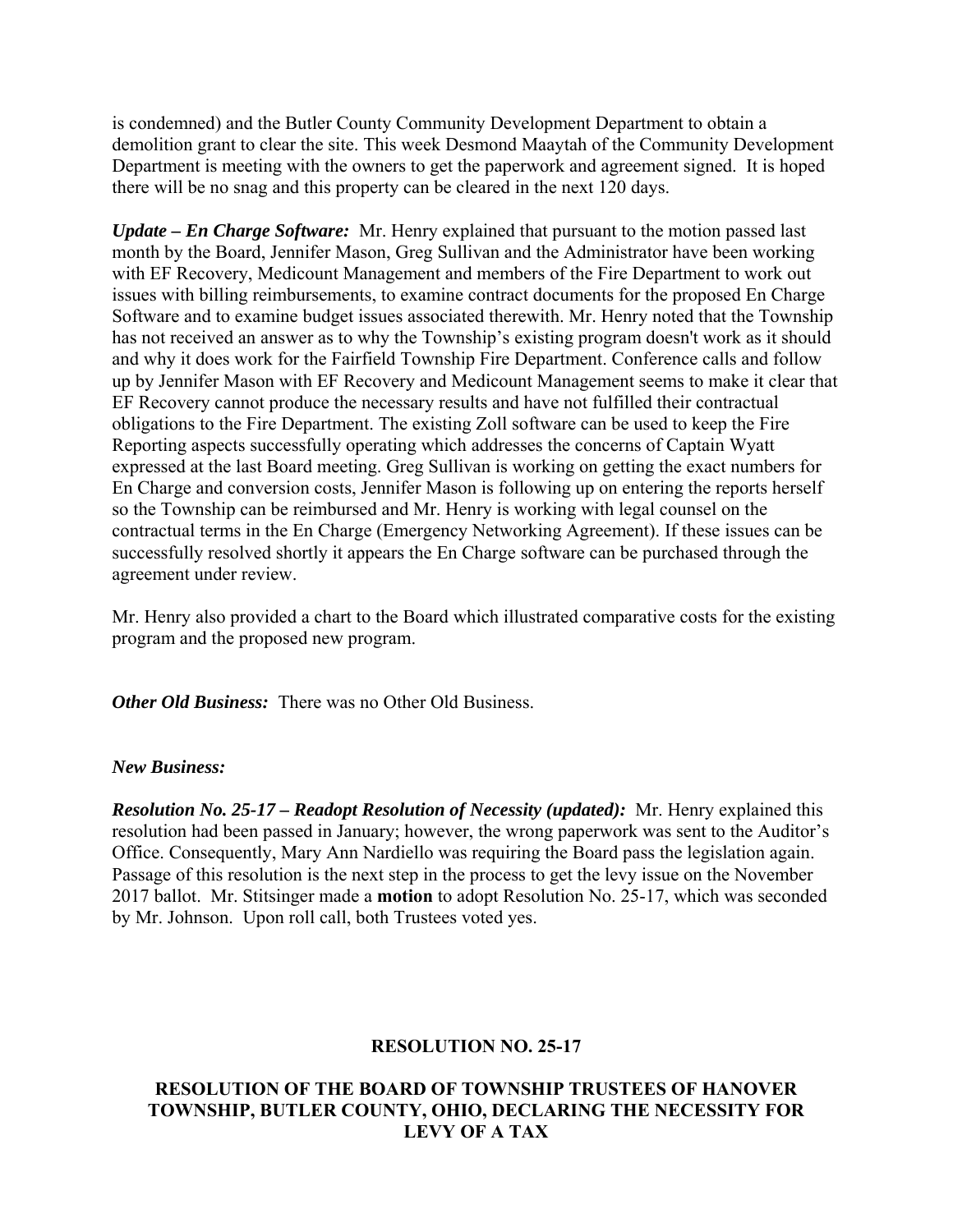WHEREAS, the amount of taxes which may be raised within the ten-mill limitation will be insufficient to provide an adequate amount for the necessary operating requirements of Hanover Township, Butler County, Ohio; and

WHEREAS, Ohio Revised Code § 5705.03 requires that a resolution declaring the necessity of levying a tax outside the ten-mill limitation must be passed and certified to the county auditor in order to permit a board of township trustees to consider the levy of such a tax and must request that the county auditor certify to the board of township trustees the total current tax valuation in the township and the dollar amount that would be generated by the tax;

 THEREFORE, BE IT RESOLVED by the Board of Township Trustees of Hanover Township, Butler County, Ohio, at least two-thirds of all members elected thereto concurring, that it is necessary to levy an additional tax to constitute a tax in excess of the ten-mill limitation for the benefit of Hanover Township, Butler County, Ohio, for the purpose of current expenses, as authorized by Ohio Revised Code § 5705.19(A), at a rate not exceeding one and seventy-five hundredths (1.75) mills for each one dollar of valuation, which amounts to seventeen and fivetenths cents (\$0.175) for each one hundred dollars of valuation; and

 BE IT FURTHER RESOLVED, that the tax levy is for tax years 2017, 2018, 2019, 2020, and 2021, first due in calendar year 2018, if approved by a majority of the electors voting thereon; and

 BE IT FURTHER RESOLVED, that the question of such tax levy shall be submitted to the electors within the unincorporated areas of Hanover Township, Butler County, Ohio, at the election to be held on November 7, 2017; and

 BE IT FURTHER RESOLVED, that the Fiscal Officer is hereby directed to certify a copy of this resolution to the county auditor and to the board of elections of Butler County, Ohio; and

 BE IT FURTHER RESOLVED, that the Board of Township Trustees of Hanover Township, Butler County, Ohio, hereby requests that the Butler County Auditor certify to this Board the total current tax valuation of the unincorporated area of Hanover Township, Butler County, Ohio, and the dollar amount of revenue that would be generated by the tax levy if approved by the electors.

Trustee moved for the adoption of the foregoing resolution. Trustee seconded the motion, and upon call of the roll, the vote resulted as follows:

| <b>Trustee Stitsinger</b> |  |
|---------------------------|--|
| Trustee Johnson           |  |

Trustee Miller \_\_\_\_\_\_\_

**The foregoing resolution was adopted in an open public meeting and is a reflection of the official action taken by the Board of Trustees of Hanover Township Butler County, Ohio on the 12th day of April 2017.**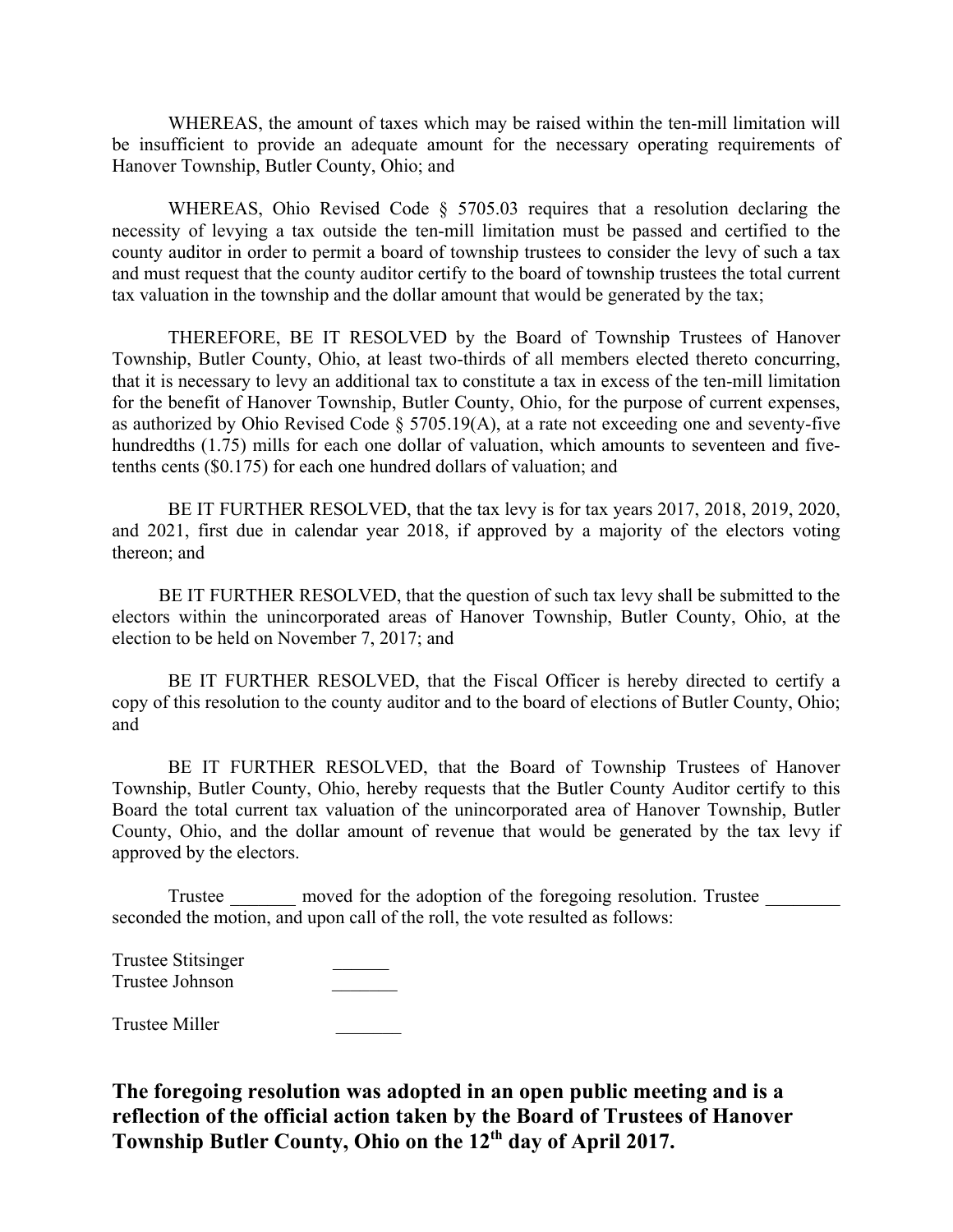**Attest: \_\_\_\_\_\_\_\_\_\_\_\_\_\_\_\_\_\_\_\_\_\_\_\_\_\_\_\_\_** 

# **Gregory L. Sullivan Fiscal Officer/Clerk**

# CERTIFICATE

 IT IS HEREBY CERTIFIED that the foregoing Resolution No. 25-17 is taken and copied from the record of proceedings of Hanover Township, Butler County, Ohio, and that it has been compared by me with the resolution on the record and is a true copy.

 $\mathcal{L}_\text{max} = \frac{1}{2} \sum_{i=1}^{n} \frac{1}{2} \sum_{i=1}^{n} \frac{1}{2} \sum_{i=1}^{n} \frac{1}{2} \sum_{i=1}^{n} \frac{1}{2} \sum_{i=1}^{n} \frac{1}{2} \sum_{i=1}^{n} \frac{1}{2} \sum_{i=1}^{n} \frac{1}{2} \sum_{i=1}^{n} \frac{1}{2} \sum_{i=1}^{n} \frac{1}{2} \sum_{i=1}^{n} \frac{1}{2} \sum_{i=1}^{n} \frac{1}{2} \sum_{i=1}^{n} \frac{1$ 

IN WITNESS WHEREOF, I have hereunto set my hand, this 12th day of April, 2017.

 Gregory L. Sullivan, Fiscal Officer/Clerk Hanover Township Butler County, Ohio

*Resolution No. 26-17 – Amend Township Pay Plan:* Mr. Henry explained this resolution adjusted pay ranges for part-time and seasonal Road Department positions, added a Fire Department officer-in-charge pay rate, and added a stipend to compensate employee attendance at the Safety Council meetings on behalf of the Township . After some discussion, Mr. Johnson made a **motion** to adopt Resolution No. 26-17, which was seconded by Mr. Stitsinger. Upon roll call, both Trustees voted yes.

### **Resolution No. 26-17**

### **Approving Updated Township Pay Plan and Job Classifications for Full Time and Part Time/Seasonal Employees**

*Whereas*, Hanover Township has established pay plans and general job classifications for full time, part time and seasonal workers; and

*Whereas*, the current play plans and job classifications help facilitate Township operational efficiencies and selection of personnel; and

*Whereas*, there is a need to update the Township Pay Plans and provide for categorical wage adjustments for 2017 for changing Fire Department operations and further update regular part time pay scales for Road and Cemetery Operations,

### *Be it resolved by the Board of Township Trustees of Hanover Township Butler County, Ohio*

**Section I**. That the Township Pay Plans and Job Classifications are hereby amended as set forth in the attachments for designation of Officers-In-Charge for Fire Department shifts and extension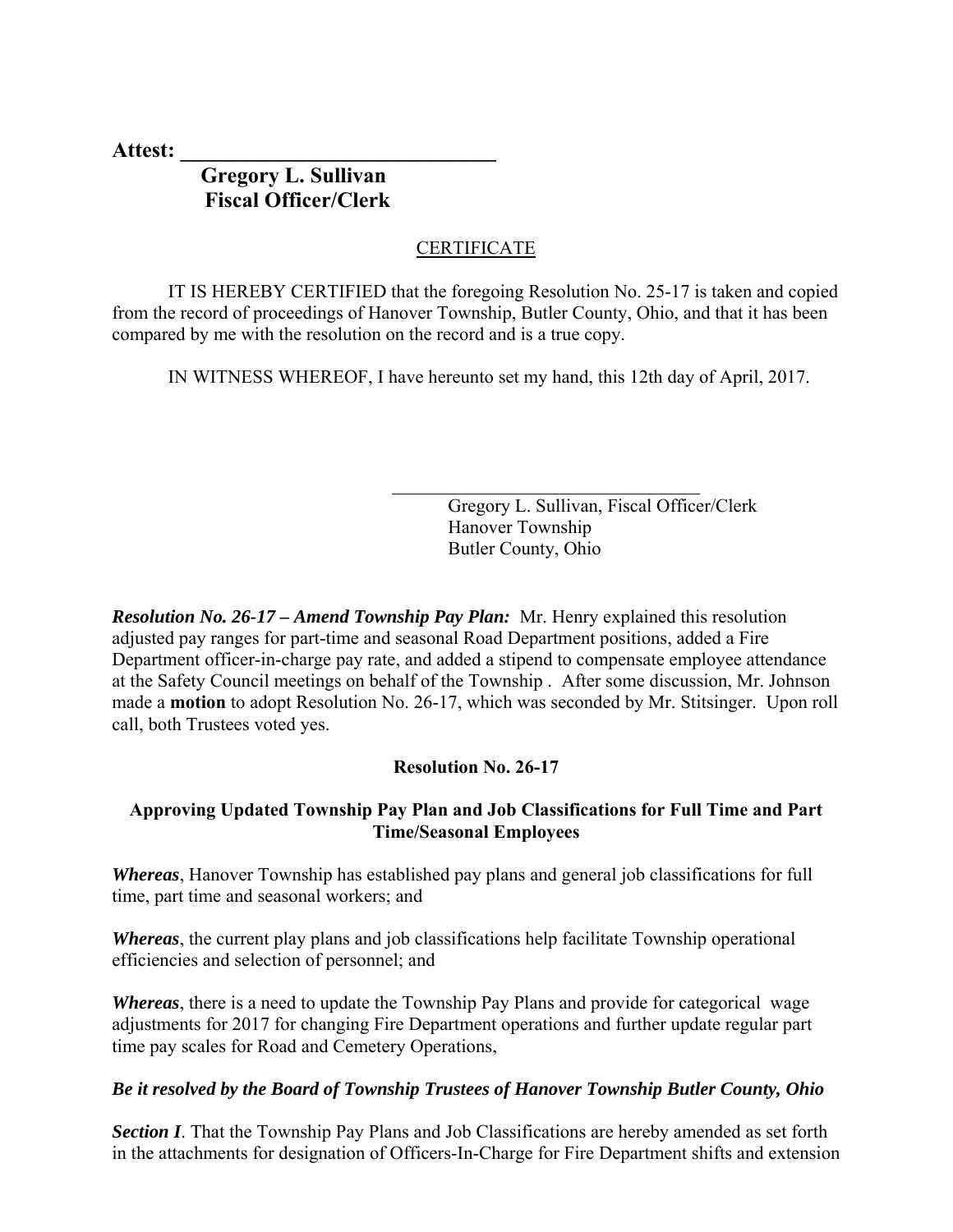of pay categories for part time/seasonal workers in the Road and Cemetery operations identified as "Attachment A" to Resolution No. 26-17.

**Section II**. That the Township Administrator is authorized to initiate processes related thereto for implementation of any job additions and/or adjustments as necessary working with the Fiscal Officer and respective Department Heads.

The foregoing resolution was adopted in an open public special meeting and is a reflection of the official action taken by the Board of Trustees of Hanover Township Butler County, Ohio on the  $12<sup>th</sup>$  day of April 2017.

| <b>Board of Trustees</b>                                 | <b>Vote</b> | <b>Attest and Authentication:</b>           |
|----------------------------------------------------------|-------------|---------------------------------------------|
| Fred J. Stitsinger<br>Douglas L. Johnson<br>Larry Miller |             | Gregory L. Sullivan<br>Fiscal Officer/Clerk |



**Hanover Township Butler County, Ohio** 

# **FIRE AND EMERGENCY MEDICAL SERVICE VOLUNTEER AND PART TIMEPAY PLAN 2017\* (Attachment A to Resolution No.26-17)**

\*\*\*\*\*\*\*\*\*\*\*\*\*\*\*\*\*\*\*\*\*\*\*\*\*\*\*\*\*\*\*\*\*\*\*\*\*\*\*\*\*\*\*\*\*\*\*\*\*\*\*\*\*\*\*\*\*\*\*\*\*\*\*\*\*\*\*\*\*\*\*\*\*\*\*\*\* • Fire Chief Salaried at \$988.00 per month (no separate run pay) \*\*\*\*\*\*\*\*\*\*\*\*\*\*\*\*\*\*\*\* FIRE RUNS EMS RUNS • Deputy Chief: N/A  $$15.00$  per run For those officers • Assistant Chief: \$166.55 per month plus \$15.00 per run qualified to make EMS • Captain: \$111.38 per month plus \$15.00 per run runs, see standard below. Lieutenant: \$15.00 per run \*\*\*\*\*\*\*\*\*\*\*\*\*\*\*\*\*\*\*\*\*\*\*\*\*\*\*\*\*\*\*\*\*\*\*\*\*\*\*\*\*\*\*\*\*\*\*\*\*\*\*\*\*\*\*\*\*\*\*\*\*\*\*\*\*\*\*\*\*\*\*\*\*\*\*\*\* FIRE RUNS EMS RUNS • Firefighter/Paramedic:  $$15.00$  per run See standard below. • Firefighter/EMT – 1:  $$15.00$  per run \*\*\*\*\*\*\*\*\*\*\*\*\*\*\*\*\*\*\*\*\*\*\*\*\*\*\*\*\*\*\*\*\*\*\*\*\*\*\*\*\*\*\*\*\*\*\*\*\*\*\*\*\*\*\*\*\*\*\*\*\*\*\*\*\*\*\*\*\*\*\*\*\*\*\*\*\* FIRE RUNS EMS RUNS • Firefighter/EMT:  $$15.00$  per run See standard below.

• Firefighter: \$15.00 per run ------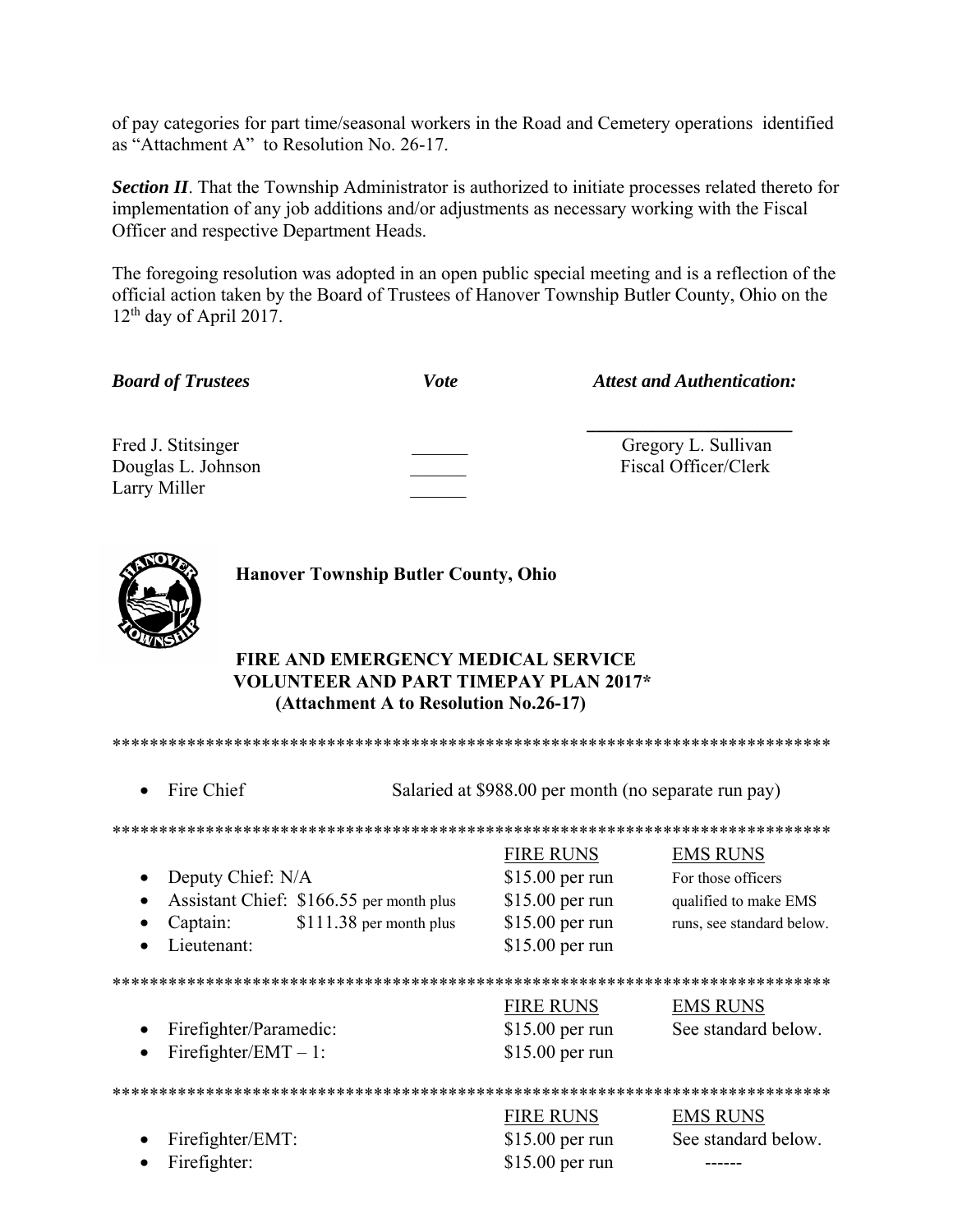| $\bullet$ EMT:                     |  | ----- |                                                      | See standard below |  |
|------------------------------------|--|-------|------------------------------------------------------|--------------------|--|
| • New Trainee:<br>classifications. |  |       | \$8.15 per run until certified and cleared for other |                    |  |

Fire Inspections: Flat rate for each inspection- \$20.00. One inspector per inspection unless authorized by the Fire Chief.

**Stipend-On-Station Assignment for effective January 1, 2017 24 hour coverage, Monday through**: Range of Pay: \$132.00 for 12 hours/ \$264.00 for 24 hour shifts. No individual per run pay. Any individual assigned on station stipend duty must be on station and make any fire or EMS run that is dispatched during that time frame except for stacked or B-C runs. No other responsibilities are assigned. This stipend is to offset volunteer expenses. If only one qualified employee is scheduled on station, an employee who lives within a three mile radius of the Fire Station may fill in the other on station position by responding from home and shall receive the \$66.00 stipend for the 12 hour period. This employee must make the runs as they come up on the shift. This availability must be noted in order that any on station personnel knows this another person is responding.

Qualified members of the department may "team up" or pair together to share a twelve hour on station assignment broken down into 6 hour increments and approved ahead of time by the Fire Chief or designated officer. Each member shall receive a \$66.00 stipend for each six hour on station assignment. Only one on station position may be scheduled this way.

**Effective April 2017**: The Department will be transitioning to part time paid on station scheduled to start April 1, 2017 after a hiring process is completed. Part time Fire Department Classifications and pay ranges as follows:

**EMT- B:** \$11.50 to \$13.00 per hour based upon experience, training and record.

**EMT- A:** \$13.50 to \$14.50 per hour based upon experience, training and record.

**EMT- P:** \$15.00 to \$16.50 per hour based upon experience, training and record.

\**Designation of pay rate within the ranges must have prior approval of the Township Administrator who shall report to the Board of Trustees.* 

\*\*\*\*\*\*\*\*\*\*\*\*\*\*\*\*\*\*\*\*\*\*\*\*\*\*\*\*\*\*\*\*\*\*\*\*\*\*\*\*\*\*\*\*\*\*\*\*\*\*\*\*\*\*\*\*\*\*\*\*\*\*\*\*\*\*\*\*\*\*\*\*\*\*\*\*\* **Other Shift Run Pay Schedules**:

- **EMS Runs 6:00PM to Midnight**: Any Paramedic or EMT responding to a dispatched run during this time frame shall receive \$25.00 per run.
- **EMS Runs Midnight to 6:00AM**: Any Paramedic or EMT responding to a dispatched run during this time period shall receive \$30.00 per run.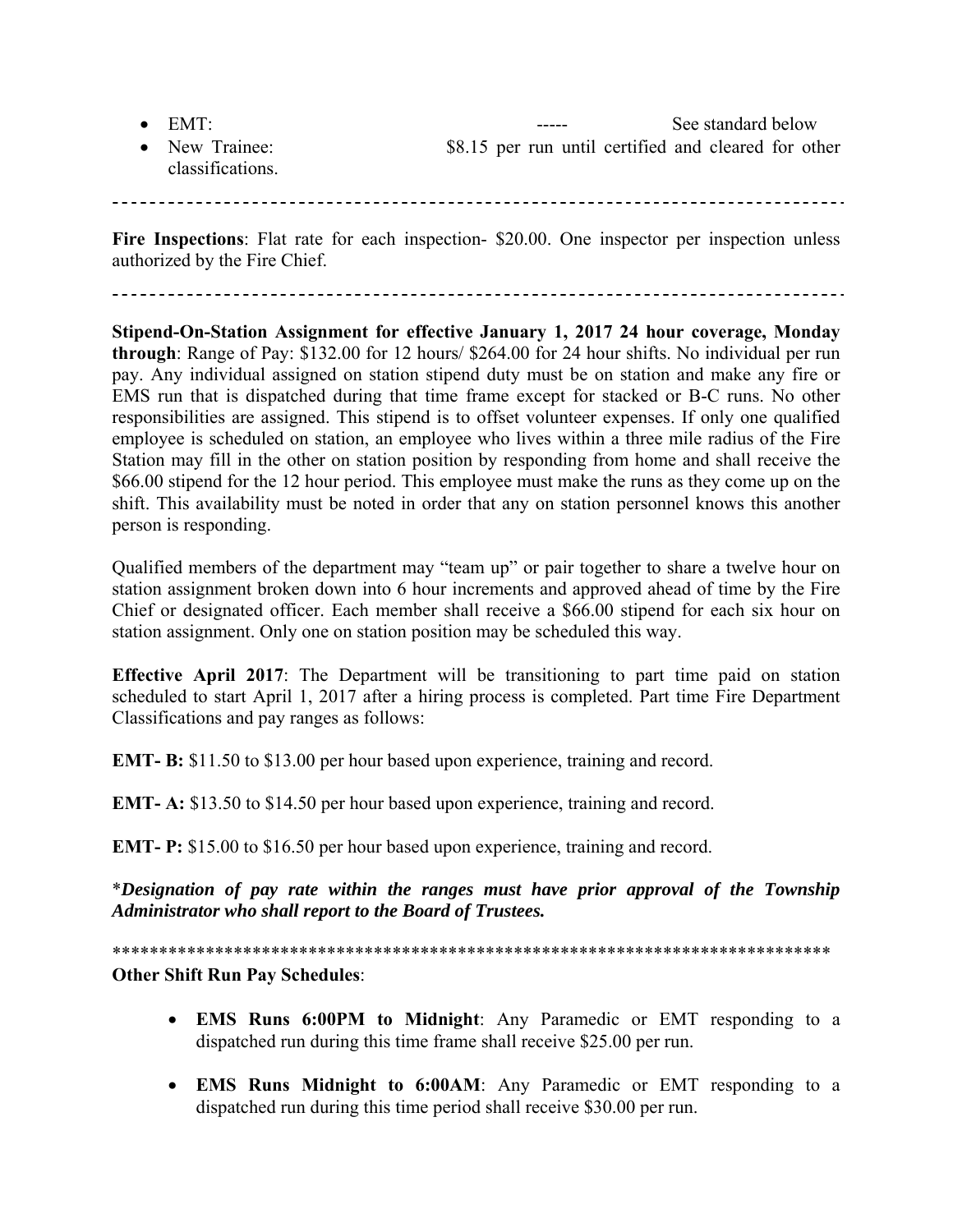**EMS Runs 6:00AM to 6:00PM**: If additional dispatch runs occur during this time frame that cannot be handled by the on station assigned positions, then the rate of \$25.00 per run will be paid for responders. This rate also applies to additional personnel, specifically a paramedic that may needed in addition to the first two responders.

**Pay Schedules**: On station stipends will be paid on a monthly basis to be submitted with the regular part time employees as designated herein. All other run payments shall be made on a quarterly basis as in the past and consistent with prior Board directives. The Board may require that all pay be set up on a monthly basis with cooperation of the Fiscal Officer.

**Implementation**: The Township Administrator, Fiscal Officer and Fire Chief shall monitor and oversee implementation of these payroll classifications and pay. Additional Offices within the Fire Department may be assigned responsibilities to insure the objectives of the Board are met within the implementation of this pay plan.

**Interpretations:** The Township Administrator is hereby authorized to make any necessary interpretations of this plan consistent with the spirit and intent of the Board of Trustees in serving the needs of the Community. Additionally, the Township Administrator may issue additional guidelines in the application of this pay plan.

**Continuance of Pay Plan:** The Board of Trustees may suspend the use of this pay plan at any time as the intent of this plan is to better serve the residents of Hanover Township. If other options are developed to better serve the residents then this pay plan may change.

**Budget Considerations**: It is expected that all Fire Department members shall work together to make the most efficient use of budgeted funds to insure Community needs/responses are addressed and tax funds are spent wisely.

#### **\*\*\*\*\*\*\*\*\*\*\*\*\*\*\*\*\*\*\*\*\*\*\*\*\*\*\*\*\*\*\*\*\*\*\*\*\*\*\*\*\*\*\*\*\*\*\*\*\*\*\*\*\*\*\*\*\*\*\*\*\*\*\*\*\*\*\*\*\*\*\*\*\***

**Special Events**: Hanover Township recognizes the importance of supporting community activities and those agencies that provide support and services to residents of the community. In the spirit, the Township believes it is important for an EMS or Fire Apparatus unit be assigned to the following community events. The Fire Chief is authorized and directed to schedule appropriately for the events.

- Queen of Peace Festival
- Kids Fest
- Butler Rural Electric Family Day
- Hanover Haunted Harvest
- Any other event specified in advance by the Board of Trustees or Township Administrator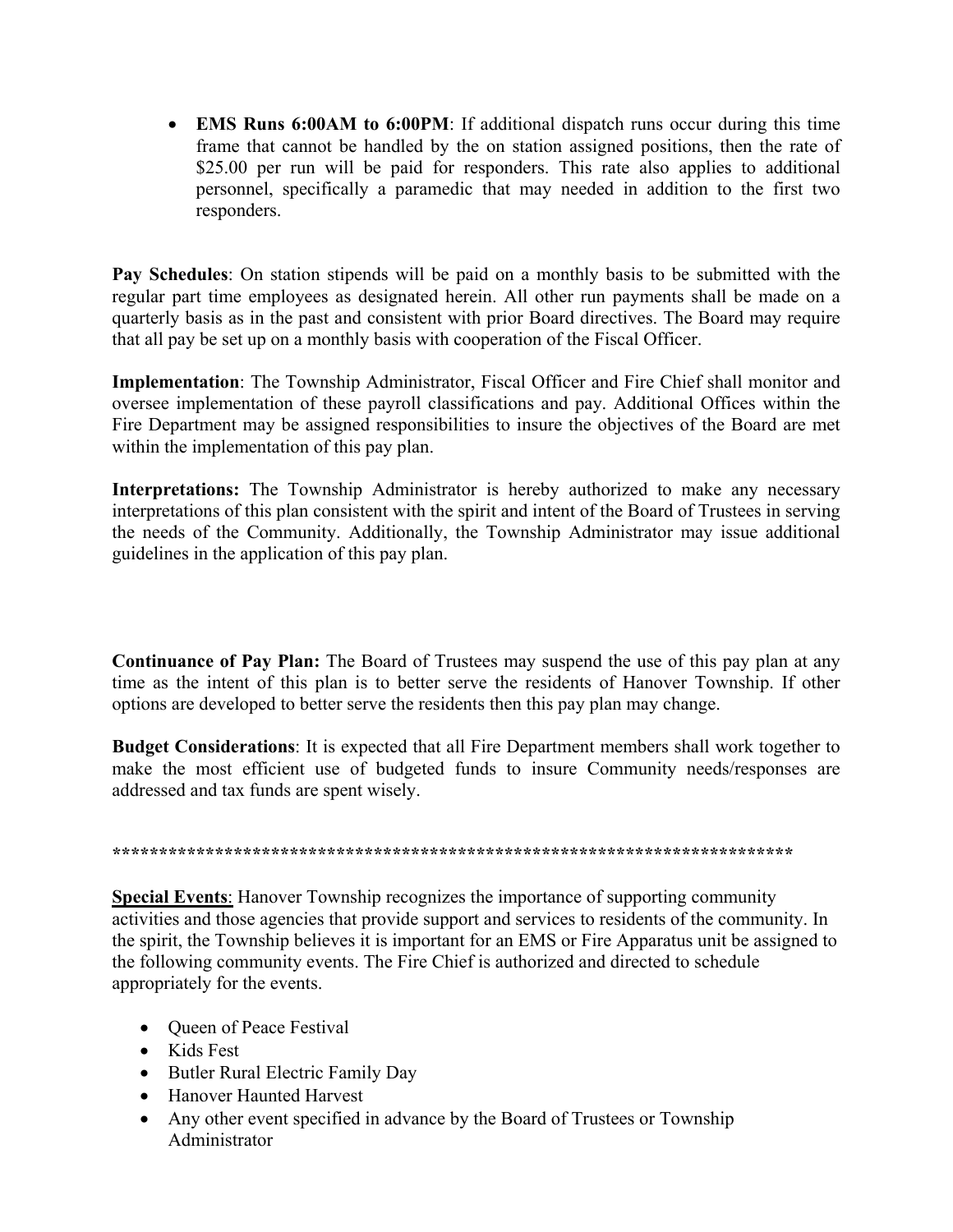Other events in which the Department is a sponsor or co sponsor is not listed here as it is anticipated that units from the department will be attending those events.

**Volunteer Special Event Pay**: \$60.00 per member; maximum two members assigned for up to a 4 hour period. No other duties assigned except the event.

\*\*\*\*\*\*\*\*\*\*\*\*\*\*\*\*\*\*\*\*\*\*\*\*\*\*\*\*\*\*\*\*\*\*\*\*\*\*\*\*\*\*\*\*\*\*\*\*\*\*\*\*\*\*\*\*\*\*\*\*\*\*\*\*\*\*\*\*\*\*\*\*\*\*\*\*

**Safety Council Attendance:** Any volunteer member of the Fire Department designated by the Fire Chief or Township Administrator asked to represent the Department for credit at the Greater Hamilton Safety Council monthly training sessions shall receive an attendance stipend of \$25.00

**\*\*\*\*\*\*\*\*\*\*\*\*\*\*\*\*\*\*\*\*\*\*\*\*\*\*\*\*\*\*\*\*\*\*\*\*\*\*\*\*\*\*\*\*\*\*\*\*\*\*\*\*\*\*\*\*\*\*\*\*\*\*\*\*\*\*\*\*\*\*\*\*\*** 

# **Fire Operation/Office Support/PT:**

Administrative Assistant Pay Range: \$9.00 to \$12.00 per hour

Administrative Assistant II Pay Range: \$12.00 to \$16.00 per hour

**\*\*\*\*\*\*\*\*\*\*\*\*\*\*\*\*\*\*\*\*\*\*\*\*\*\*\*\*\*\*\*\*\*\*\*\*\*\*\*\*\*\*\*\*\*\*\*\*\*\*\*\*\*\*\*\*\*\*\*\*\*\*\*\*\*\*\*\*\*\*\*\*\*\*\*** 

### **Volunteer Stipends for Instruction**

# *(Hanover Township Fire and Emergency Medical Services Classification and Pay Plan Amendment*

*Resolution No.34-13 Amending Resolution No. 17-10)* 

The following volunteer position classifications and pay ranges are added to the Hanover Township Fire and Emergency Medical Services Classification and Pay Plan to establish appropriate ranges of compensation for expenses associated with the instruction of State and/or Federal certified courses by State/and or Federally certified fire and/or EMS instructors who also serve as members of the Hanover Township Fire Department.

To receive compensation within the following classifications, the individual must be a member of the Hanover Township Fire Department and have on file with the Township Administrator applicable State and/or Federal certifications required to be a primary instructor, an assistant instructor, and/or course assistant. Any course instruction work for which compensation is to be received shall be approved in advance by the Fire Chief. In addition, the Township Administrator shall be notified in advance of any such class. This type of compensation is limited to classroom instruction hours. Examples of courses which qualify for this type of compensation include but are not limited to EMT Basic, Paramedic Refresher, Basic Firefighter Class, Fire Fighter I and Fire Fighter II Classes, or any other related course which requires documented instructional topics, sign-in sheets, designated instructors, and a minimum of 24 hours of instructional time.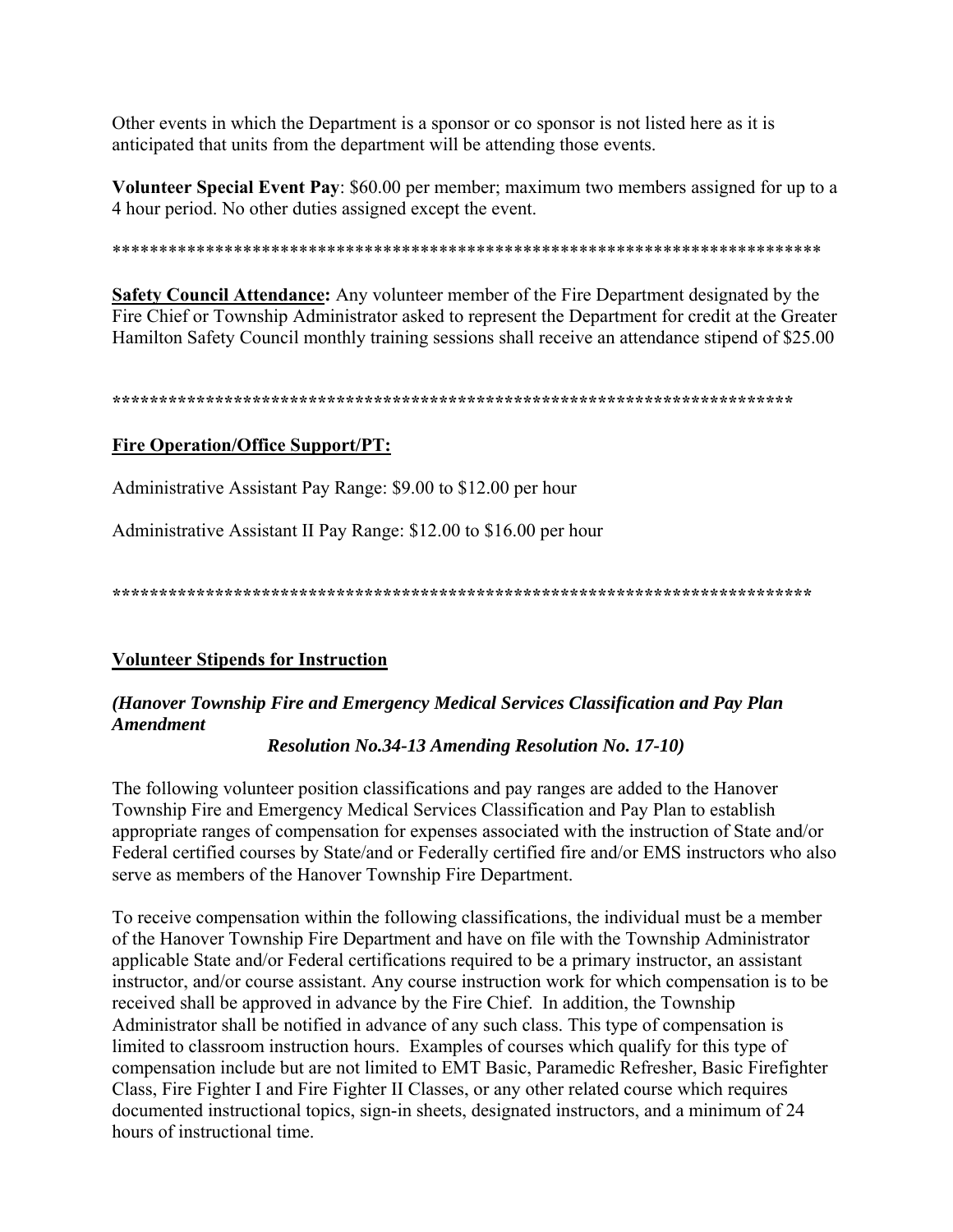Upon consultation with the Fire Chief, the Township Administrator shall designate in advance the individuals assigned to the following classifications. The Fire Chief shall document these designations through use of the Personnel Action Form B or similar document which shall be kept on file in the Township Administrator's office with a copy forwarded to the Fiscal Officer.

#### **Classification and Pay Ranges for Instructors**

| Primary Instructor          | Range: \$20.00 to \$25.00 per hour |
|-----------------------------|------------------------------------|
| <b>Assistant Instructor</b> | Range: \$15.00 to \$18.00 per hour |
| Course Assistant            | Range: \$13.00 to \$15.00 per hour |

\*\*\*\*\*\*\*\*\*\*\*\*\*\*\*\*\*\*\*\*\*\*\*\*\*\*\*\*\*\*\*\*\*\*\*\*\*\*\*\*\*\*\*\*\*\*\*\*\*\*\*\*\*\*\*\*\*\*\*\*\*\*\*\*\*\*\*\*\*\*\*\*\*\*\*\*\*

### **Supervision Additional Responsibilities**

**Officer In Charge** (Schedule Stipend): The Fire Chief may establish a schedule whereby designated officers and/or members of the Department shall be assigned responsibility for daily supervision of shift operations and other station responsibilities as determined to facilitate efficient operations and command management. Said assignments shall be made in advance and all members are to be notified of said designations. These assignments are to be rotated based upon a predetermined system of weekly, biweekly or monthly scheduling. The Township Administrator is to be advised in advance of said assignments.

**OIC Stipend Pay**: \$125.00 per week payable on a monthly basis.

### **Amendment History**

Attachment to Resolution No. 17-10 Fire Department Pay Scales Updated by Motion: April 11, 2012 Updated by Motion: January 16, 2013 Updated by Resolution: December 11, 2013 Update Approved for April 2014 Update Approved for May 2015/Res. No. 32-15 Amended December 14, 2016 Res. No. 47-16 Amended April 12, 2017 Res. No.26-17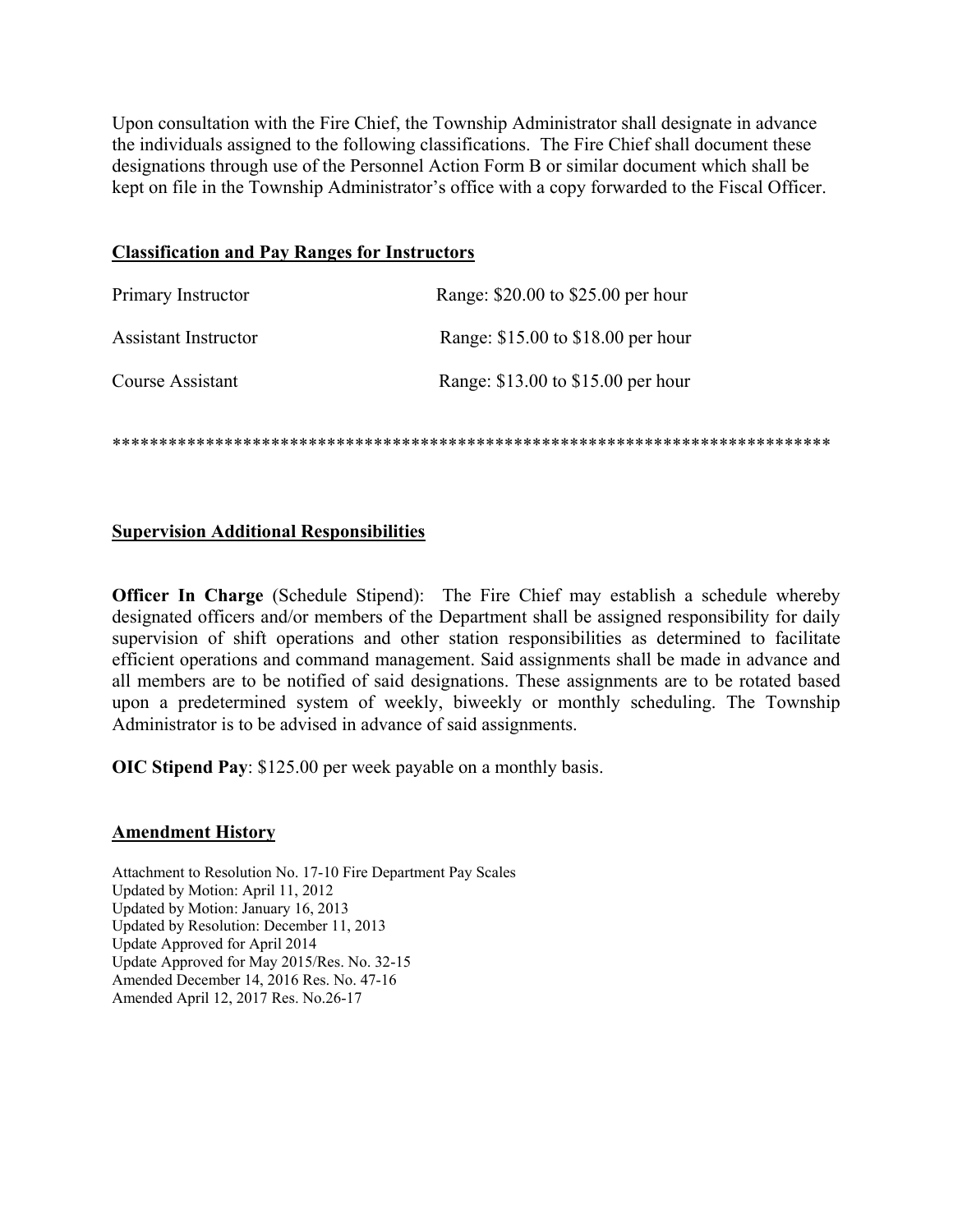

**Hanover Township Butler County, Ohio** 

**Attachment "A" Resolution No.26-17** 

# **Hanover Township Butler County Ohio Seasonal and Part Time Pay Plan**

In all areas of Township operations there is a need to employ part time and seasonal as the need requires and the budget allows. The following pay plan is set forth to facilitate operations and allow for discretion on the part of the Board of Trustees and/or Township administrator to meet the challenges of the Township. From time to time this pay plan may be amended by motion or resolution. Except for administrative services of the Fire Department, there is a separate Pay Plan adopted for Fire Department operations.

#### Public Works and Cemetery

| Public Works Helper:                                               | $$8.15$ to $$9.10$ per hour |                                                                                               |
|--------------------------------------------------------------------|-----------------------------|-----------------------------------------------------------------------------------------------|
| Public Works Worker I: \$9.15 to \$10.10 per hour                  |                             |                                                                                               |
| Public Works Worker II: \$10.15 to \$12.00 per hour                |                             |                                                                                               |
|                                                                    |                             | Public Works Worker III: \$12.10 to \$15.00 per hour * CDL Required (or Extensive Experience) |
| Public Works Worker IV: \$15.10 to \$19.75 per hour * CDL Required |                             |                                                                                               |

Each level of pay is determined by past experience, training, prior work with the township and whether or not the individual has a CDL Classification. Public Works Worker IV requires a CDL unless otherwise waived by The Board of Township Trustees due to other qualifications held by the individual. For Public Works Worker III the Township Administrator is authorized to determine if there is extensive enough experience in an area useful to the Township to classify an employee at this level that does not possess a CDL.

Part Time Administrative Services Including the Fire Department

| Clerical Assistant       | $$8.15$ to \$9.00 per hour                              |
|--------------------------|---------------------------------------------------------|
| Administrative Assistant | $$9.00$ to \$12.00 per hour                             |
|                          | Administrative Assistant II \$12.00 to \$16.00 per hour |
| Project Coordinator      | Monthly Salaried; Range \$600.00 to \$1200.00           |

Individuals hired into these positions will be assigned a job classification based upon experience, education, training and nature of assigned responsibilities. As of April 2017, two individuals are classified in the Administrative Assistant category in the Fire Department, one Administrative Assistant II in Administration and one as a Project Coordinator working in the Township Administration. Unless otherwise noted, the Township Administrator is authorized to adjust PT employees up to 3% depending upon recommendations, performance, tenure and market necessity.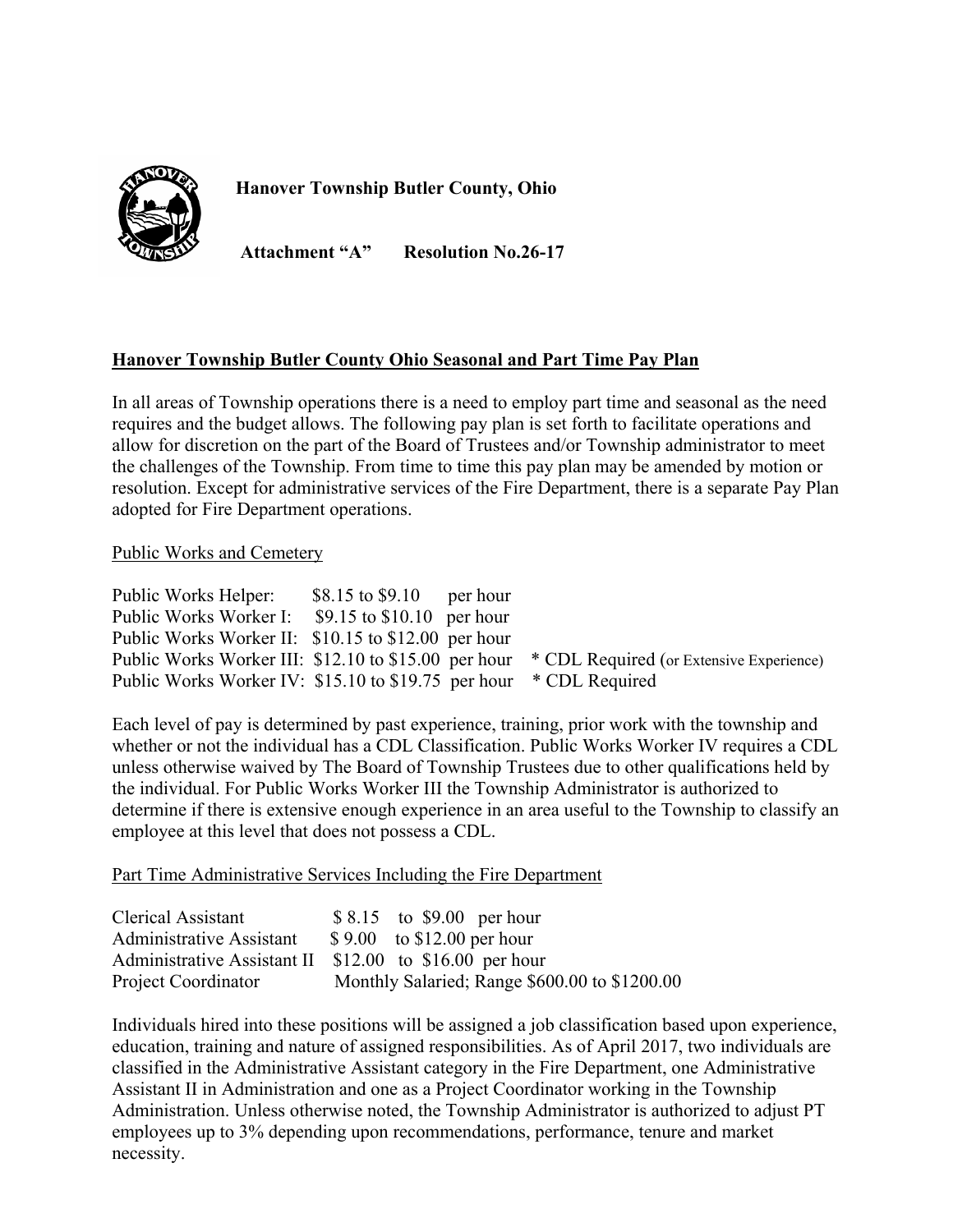### **Administrative Actions**

The Township Administrator is authorized on behalf of the Board of Trustees to employ individuals as needed within these ranges and subject to budget capability. When a new hire is appointed, when an increase is granted and when there is a job classification change, the Township Administrator shall report these items to the Board during a regular or special meeting of the Board in the Administrator's Report.

#### **Amendment History**

**Amended by Motions in 2008, 2009 Resolution No. 17-09 Update PT Pay Plans January 2010 Revised by Motion: April 11, 2012 Revised by Resolution: December 2016 Amended by Resolution No. 26-17 April 20** 

**\*\*\*\*\*\*\*\*\*\*\*\*\*\*\*\*\*\*\*\*\*\*\*\*\*\*\*\*\*\*\*\*\*\*\*\*\*\*\*\*\*\*\*\*\*\*\*\*\*\*\*\*\*\*\*\*\*\*\*\*\*\*\*\*\*\*\*\*\*\*\*\*\*\*\*\*\*\*\*\*\*\*\*\*\*\*\*\*\*\*\*\*\*\*\*\*\*\*\*\*\*\*\*** 

*Resolution No. 27-17 – Salt Contract – County Engineer's Office:* Mr. Henry noted this type of resolution is passed annually to provide for road salt. After some discussion, Mr. Stitsinger made a **motion** to adopt Resolution No. 27-17, which was seconded by Mr. Johnson. Upon roll call, both Trustees voted yes.

# **Resolution No. 27-17 Authorizing Contract with Butler County Engineer's Office for Road Salt**

*Whereas*, Hanover Township annually enters into an agreement for the purchase of road salt through the Butler County Engineer's Office; and

*Whereas* the Butler County Engineer's Office meets all applicable State and local requirements through its bid process for road salt; and

*Whereas*, in order to save money and expedite the bidding process, it benefits the Township to enter into an agreement with the Butler County Engineer's Office for road salt in the 2017-2018 winter season,

# *Now therefore be it resolved by the Board of Township Trustees of Hanover Township Butler County, Ohio*

**Section I**. That the Board of Trustees of Hanover Township authorize entering into an agreement to participate with the Butler County Engineer's Office for the bidding and purchasing of road salt for the 2017-2018 winter season.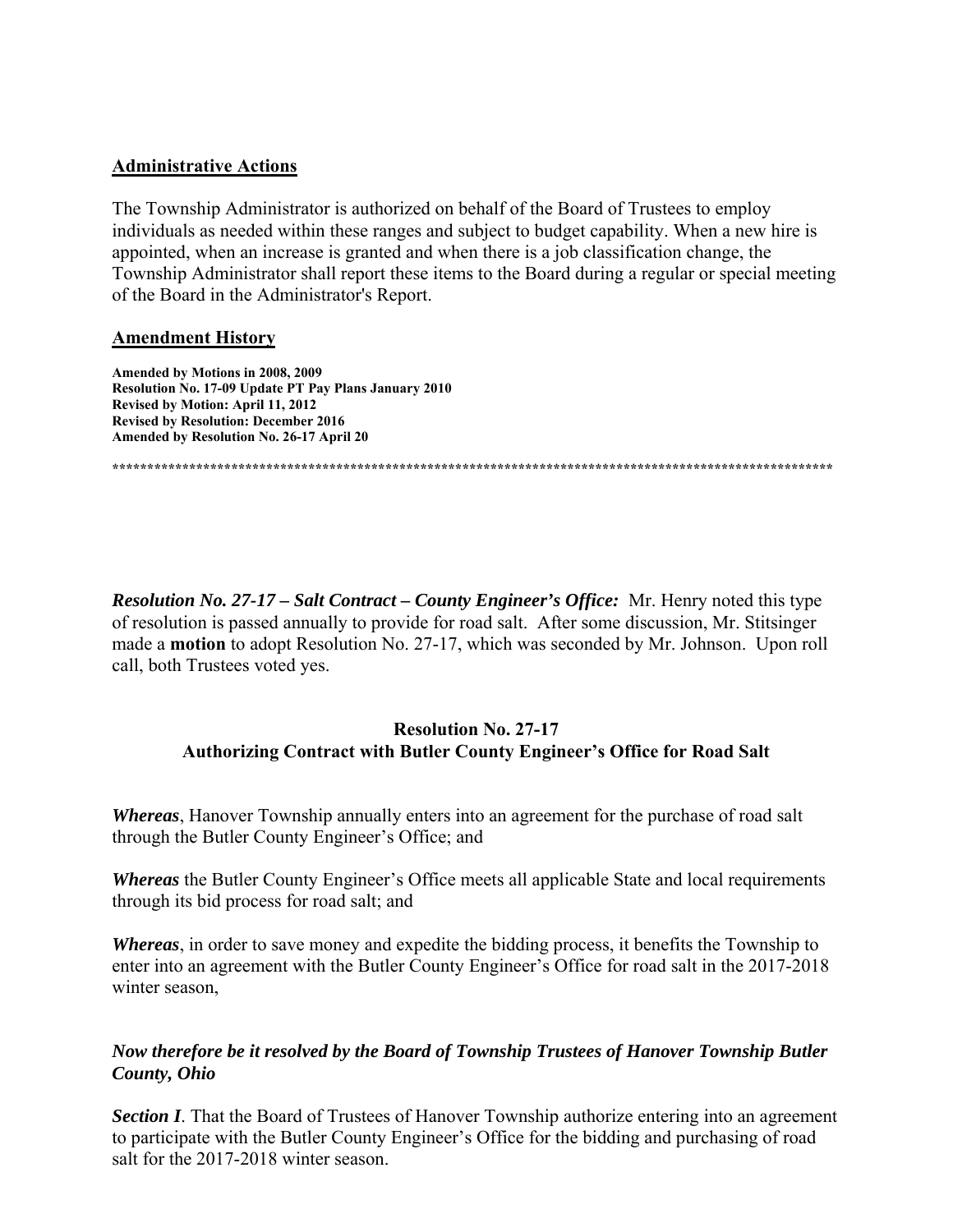**Section II**. That the Township Administrator and Road Superintendent are hereby authorized to file and sign all documents associated herewith including the forwarding of the estimated salt needed as prepared by the Road Superintendent (Attachment Resolution No. 27-17)

The foregoing resolution was adopted in an open public meeting and is a reflection of the official action taken by the Board of Trustees of Hanover Township Butler County, Ohio on the 12<sup>th</sup> day of April 2017.

| <b>Board of Trustees</b>                                 | <i>Vote</i> | <b>Attest and Authentication:</b>           |
|----------------------------------------------------------|-------------|---------------------------------------------|
| Fred J. Stitsinger<br>Douglas L. Johnson<br>Larry Miller |             | Gregory L. Sullivan<br>Fiscal Officer/Clerk |

*Resolution No. 28-17 – Notice to the Butler County Sheriff/Contract:* Mr. Henry explained the current contract with the Butler County Sheriff's Office expires June 30, 2017. Mr. Henry recommended the Board notify the Sheriff that, due to budget constraints, the Township cannot commit to a new three year contract at this time. Mr. Henry also recommended that the Board authorize the Township Administrator to negotiate a monthly payment agreement for contract car services, pending the outcome of the levy issue on the November ballot. After some discussion, Mr. Stitsinger made a **motion** to adopt Resolution No. 28-17, which was seconded by Mr. Johnson. Upon roll call, both Trustees voted yes.

# **Resolution No. 28-17**

# **Authorizing Notice to the Butler County Sheriff Regarding Contract Provisions**

*Whereas*, Hanover Township contracts with the Butler County Sheriff's Office to provide additional police protection for the Township on a three contractual basis; and

*Whereas,* continuation of the contract is important to the Township in specifically serving the needs of Township residents; and

*Whereas*, Township revenues have been strained by state budget cuts as well as a declining general property tax base creating difficulties in maintaining service levels in many areas,

*Whereas,* the Township is placing a General Operating levy on the November 7, 2017 ballot seeking to fund services such as law enforcement and several other areas of service to the Township,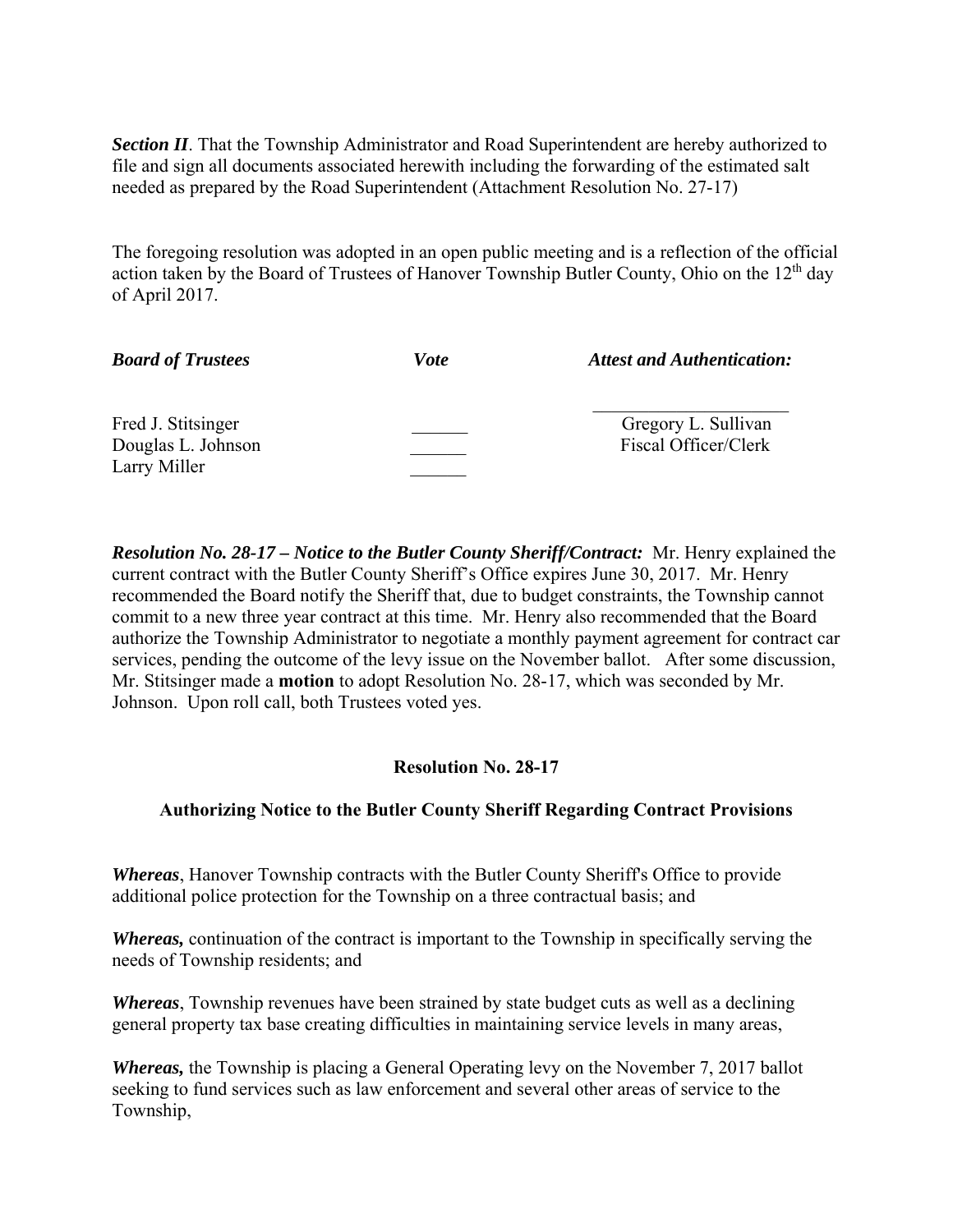# *Now therefore be it resolved by the Board of Township Trustees of Hanover Township Butler County, Ohio*

**Section I**. That the Board of Trustees of Hanover Township provide notice to the Butler County Sheriff Richard K. Jones that renewal of a three year contract starting July 1, 2017 is not possible at this time due to declining General Fund revenues and request that such services proceed on a month to basis until further notice.

**Section II**. That the Township Administrator is hereby authorized to negotiate with the Butler County Sheriff's Office regarding this matter to balance the needs for service and the available revenues to pay for said service accordingly.

The foregoing resolution was adopted in an open public meeting and is a reflection of the official action taken by the Board of Trustees of Hanover Township Butler County, Ohio on the 12<sup>th</sup> day of April 2017.

| <b>Board of Trustees</b>                                 | Vote | <b>Attest and Authentication:</b>           |
|----------------------------------------------------------|------|---------------------------------------------|
| Fred J. Stitsinger<br>Douglas L. Johnson<br>Larry Miller |      | Gregory L. Sullivan<br>Fiscal Officer/Clerk |

*Update – Building and Zoning Issues:* Mr. Henry reported that for some time now townships on the west side of the County have shared some of the same concerns held by Hanover Township regarding above-ground pools, storage of recreational vehicles and other building and zoning matters. The County is considering making changes to the zoning code and is seeking input. The County will be distributing proposed language changes for the townships to review and provide comments. Mr. Henry noted that the Township's Land Use Committee is scheduled to meet in May. Hopefully, the County will have its proposed language ready for review in time for this meeting. If so, the Land Use Committee could review the language and make its recommendations to the Board for its use in preparing comments back to the County.

### *Other New Business*

Under Other New Business, Mr. Henry asked the Trustees to note miscellaneous correspondence and general information in their meeting packets which included: **Butler County Building Permit Report for March 2017; an announcement from Butler Rural Electric regarding its annual meeting; a rate hike notice from Butler Rural Electric; a summary report of the March 28, 2017 Park Committee meeting; a thank you email from Prostate Cancer Awareness; an update from OTA regarding State law changes, and a notice from the County Engineer regarding Stahlheber Road closure.**